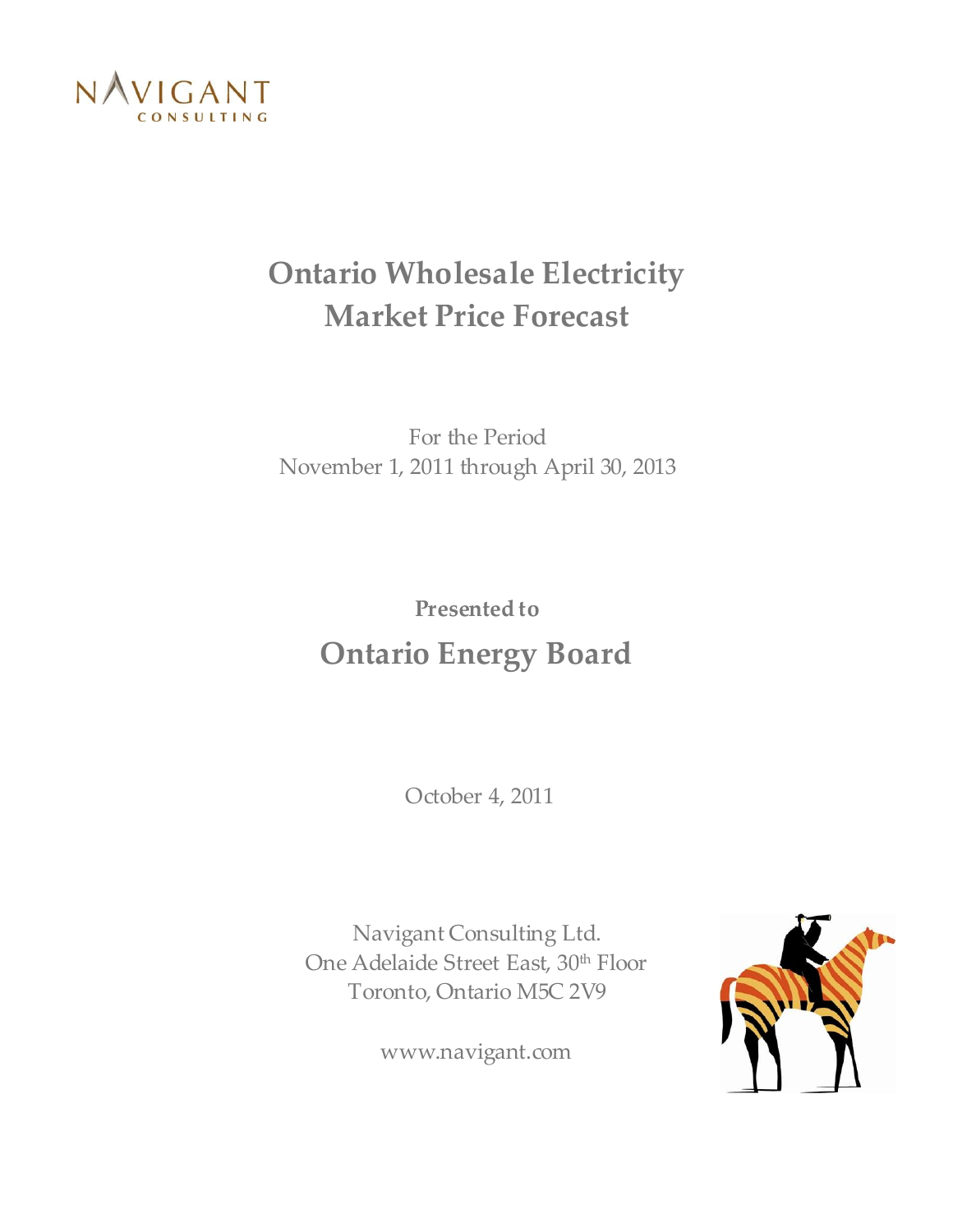

#### **NOTICE OF CONFIDENTIALITY**

#### **Copyright**

This report is protected by copyright. Any copying, reproduction, performance or publication in any form outside the client organization without the express written consent of Navigant Consulting Inc. is prohibited.

#### **No Warranties or Representations**

Some of the assumptions used in the preparation of this wholesale electricity market price forecast, although considered reasonable at the time of preparation, inevitably will not materialize as forecasted as unanticipated events and circumstances occur subsequent to the date of the forecast. Accordingly, actual electricity market prices will vary from the electricity market price forecast and the variations may be material. There is no representation that our Ontario electricity market price forecast will be realized. Important factors that could cause actual electricity market prices to vary from the forecast are disclosed throughout the report.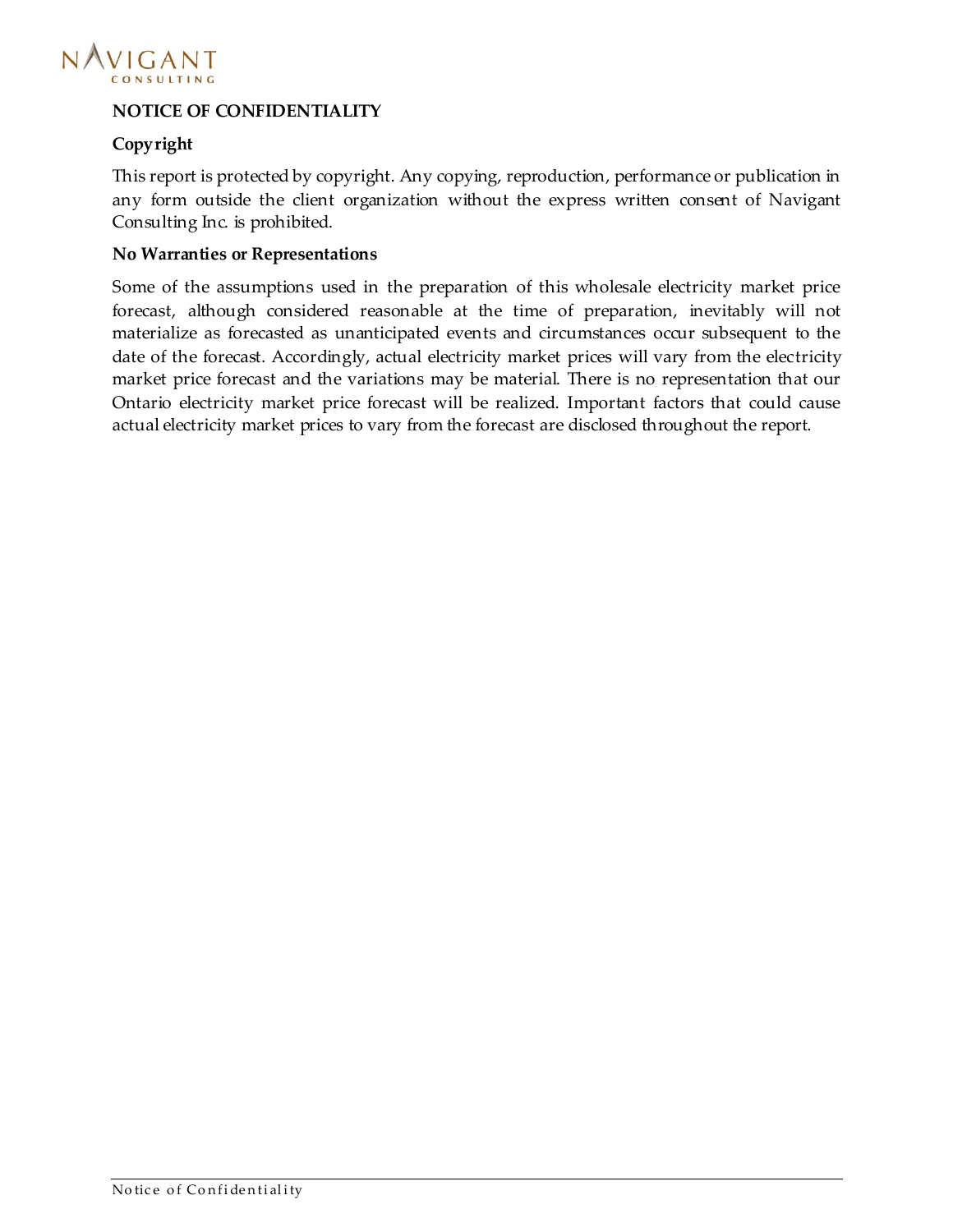#### NAVIGANT CONSULTING

#### <span id="page-2-0"></span>**EXECUTIV E SUMMARY**

Navigant Consulting Ltd. (Navigant) was retained by the Ontario Energy Board (OEB or the Board) to provide an independent market price forecast for the Ontario wholesale electricity market. This wholesale electricity price forecast will be used, as one of a number of inputs, to set the price for eligible consumers under the Regulated Price Plan (RPP).

Navigant used a statistical model of the Ontario electricity market to develop our hourly Ontario electricity price (HOEP) forecast. Navigant's Ontario model draws on our Ontario database, which reflects the Ontario hourly load shape, all committed new entrant generation, best available information regarding the operating profile of Ontario's hydroelectric generation (baseload and peaking resources), and operating characteristics and fuel prices for Ontario's thermal generation. Our assumptions and their sources are discussed in detail in Chapter [3](#page-8-0) of this report.

The table below presents the results of our base case market price forecast. The on-peak and offpeak prices presented are simple averages, i.e., not load weighted.

| Term  | Quarter | <b>Calendar Period</b> | On-Peak | <b>Off-Peak</b> | Average | <b>Term Average</b> |
|-------|---------|------------------------|---------|-----------------|---------|---------------------|
|       | Q1      | Nov 11 - Jan 12        | \$43.62 | \$33.57         | \$38.15 |                     |
| Year  | Q2      | Feb 12 - Apr 12        | \$37.74 | \$28.29         | \$32.63 |                     |
| RPP   | Q3      | May 12 - Jul 12        | \$33.48 | \$21.86         | \$27.22 |                     |
|       | Q4      | Aug 12 - Oct 12        | \$35.84 | \$23.92         | \$29.33 | \$31.83             |
| Other | Q1      | Nov 12 - Jan 13        | \$41.28 | \$30.45         | \$35.39 |                     |
|       | Q2      | Feb 13 - Apr 13        | \$38.07 | \$27.81         | \$32.52 | \$33.98             |

#### **Table ES-1: HOEP Forecast (\$ CAD per MWh)**

Source: Navigant Consulting

Notes

1) The price forecast reflects an average exchange rate of \$1.033 CAD between November 2011 and April 2013 (\$1.032 CAD between May 2011 and April 2012 ). The exchange rate forecast is taken fro m the Bank of Montreal's "Canadian Economic Outlook", issued September 9, 2011.

2) On-peak hours include the hours ending at 8 a.m. through 11 p.m. Eastern Time (EST) on working weekdays and off-peak hours include all other hours.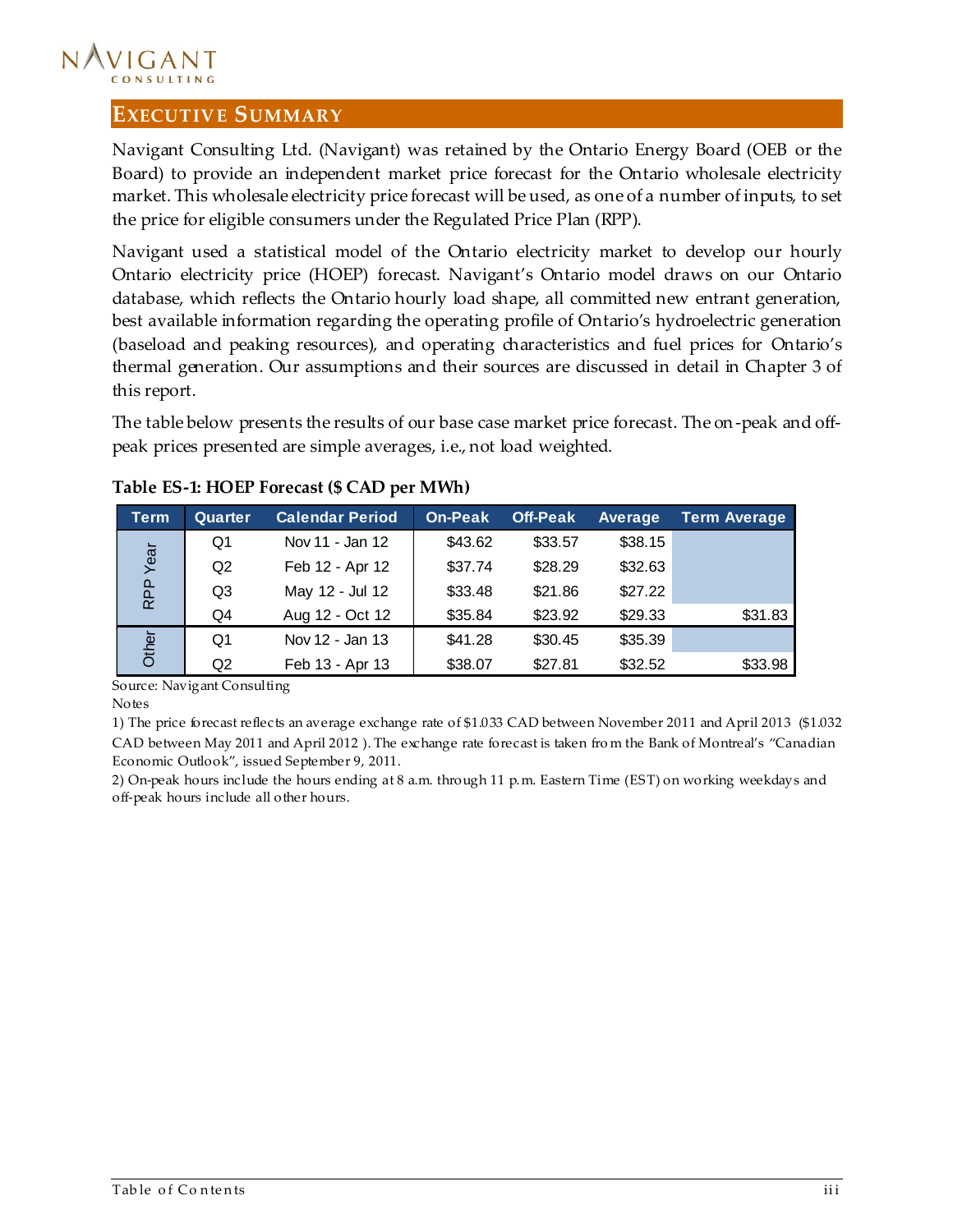# NAVIGANT

### TABLE OF CONTENTS

| 1.           |     |  |
|--------------|-----|--|
|              | 1.1 |  |
| 2.           |     |  |
|              | 2.1 |  |
|              | 2.2 |  |
|              | 2.3 |  |
| 3.           |     |  |
|              | 3.1 |  |
|              | 3.2 |  |
|              | 3.3 |  |
|              | 3.4 |  |
|              | 3.5 |  |
|              | 3.6 |  |
|              | 3.7 |  |
| $\mathbf{4}$ |     |  |
| 5.           |     |  |
|              | 5.1 |  |
|              | 5.2 |  |
|              | 5.3 |  |
|              | 5.4 |  |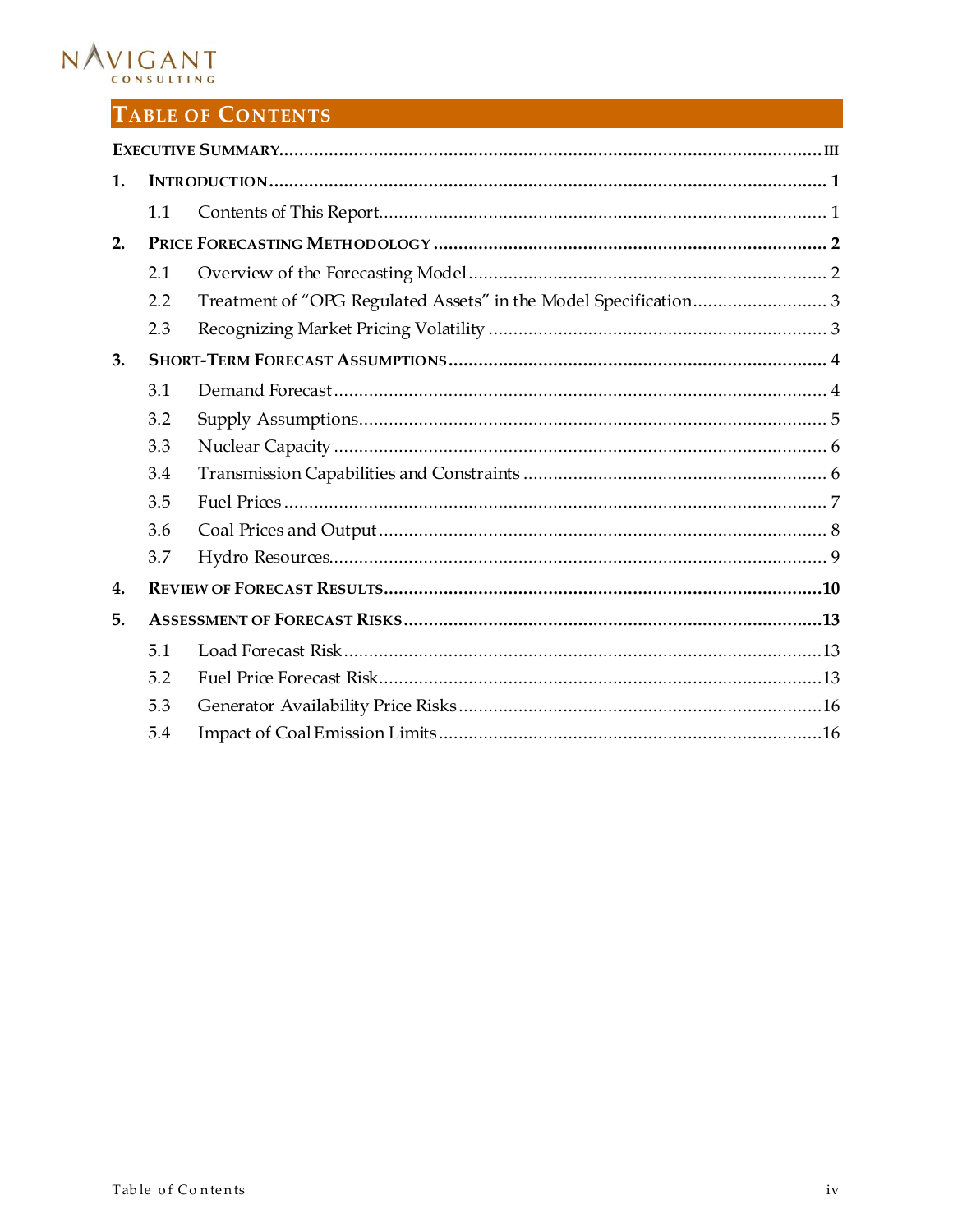

## **LIST OF FIGURES & TABLES**

### **List of Figures**

| Figure 4: Comparison of Monthly Average HOEP with ±20% Change in Henry Hub Gas Price 16 |  |
|-----------------------------------------------------------------------------------------|--|

#### **List of Tables**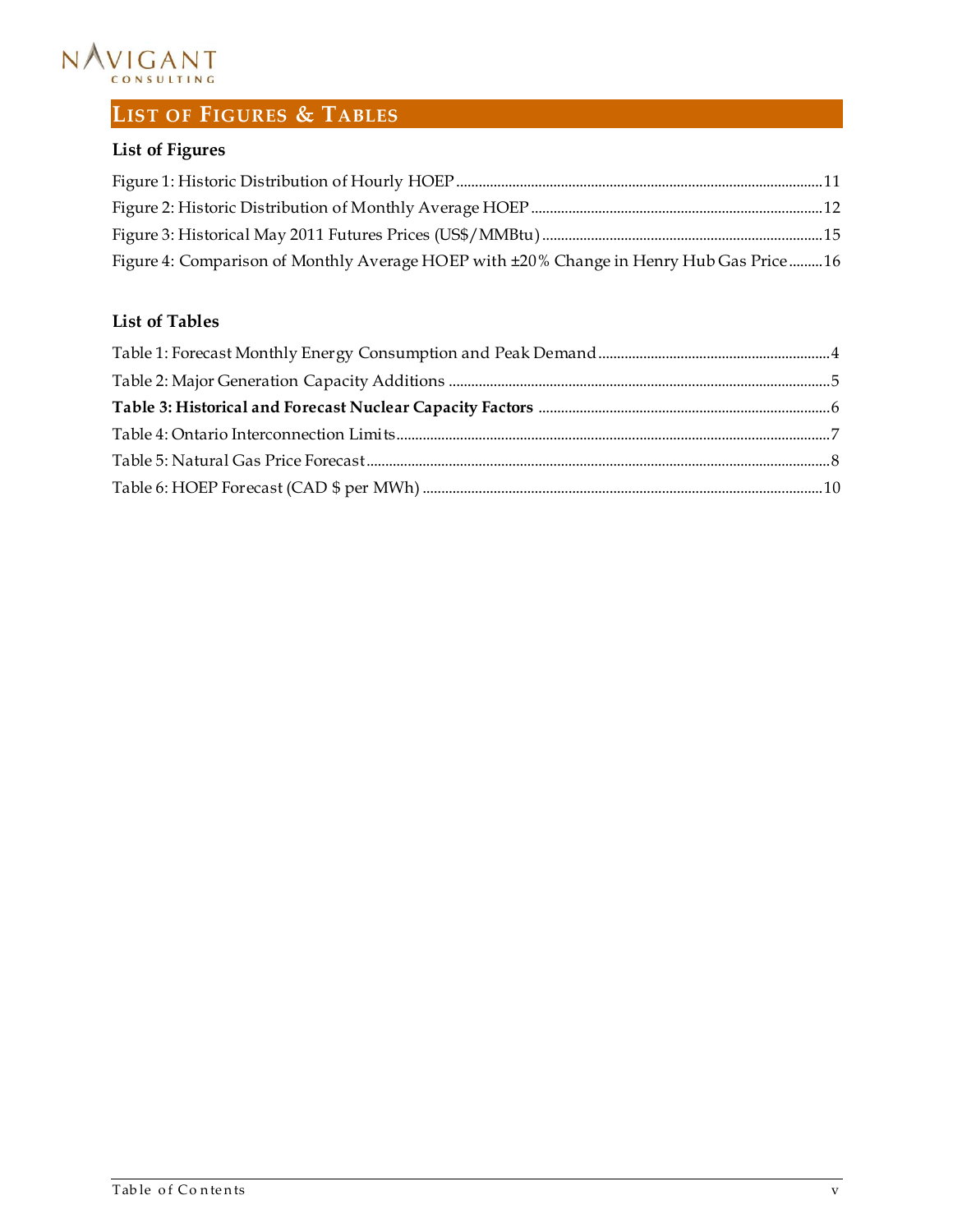

#### <span id="page-5-0"></span>**1. INTRODUCTION**

Navigant Consulting Ltd. (Navigant) was retained by the Ontario Energy Board (OEB or the Board) to provide an independent market price forecast for the Ontario wholesale electricity market. This wholesale electricity price forecast will be used, among other inputs, to set the price for eligible consumers under the Regulated Price Plan (RPP).

This report presents the results of our forecast of the Hourly Ontario Energy Price (HOEP) for the period from November 1, 2011 through April 30, 2013 and describes the major economic and energy market assumptions and inputs for the forecast, as well the sources of information. In addition, given that this forecast is based on a specific set of assumptions, the report evaluates major risk factors in the forecast.

This forecast of the HOEP will be used along with the following to establish the price for the RPP:

- o the regulated payment amounts for Ontario Power Generation's (OPG's) prescribed assets,
- o the cost of non-utility generation (NUG) contracts administered by the Ontario Electricity Financial Corporation,
- o the cost of renewable energy supply (RES) and clean energy supply (CES) contracts administered by the Ontario Power Authority (OPA),
- o the cost of renewable energy standard offer program (RESOP) and Feed-In tariff (FIT) program contracts administered by the Ontario Power Authority,
- o the cost of the "Early Mover", Combined Heat and Power and Bruce Power contracts administered by the OPA; and
- o the balance in the variance account held by the OPA.

This forecast will also be used to determine the estimated value of the Global Adjustment as part of the RPP price.

#### <span id="page-5-1"></span>**1.1 Contents of This Report**

This report contains five chapters. The first is this Introduction. The second reviews the forecasting methodology, including the framework used for evaluating forecast uncertainty. The third chapter reviews the source of forecast assumptions and key forecast assumptions. The fourth chapter reviews the forecast results. The final chapter discusses the forecast risks.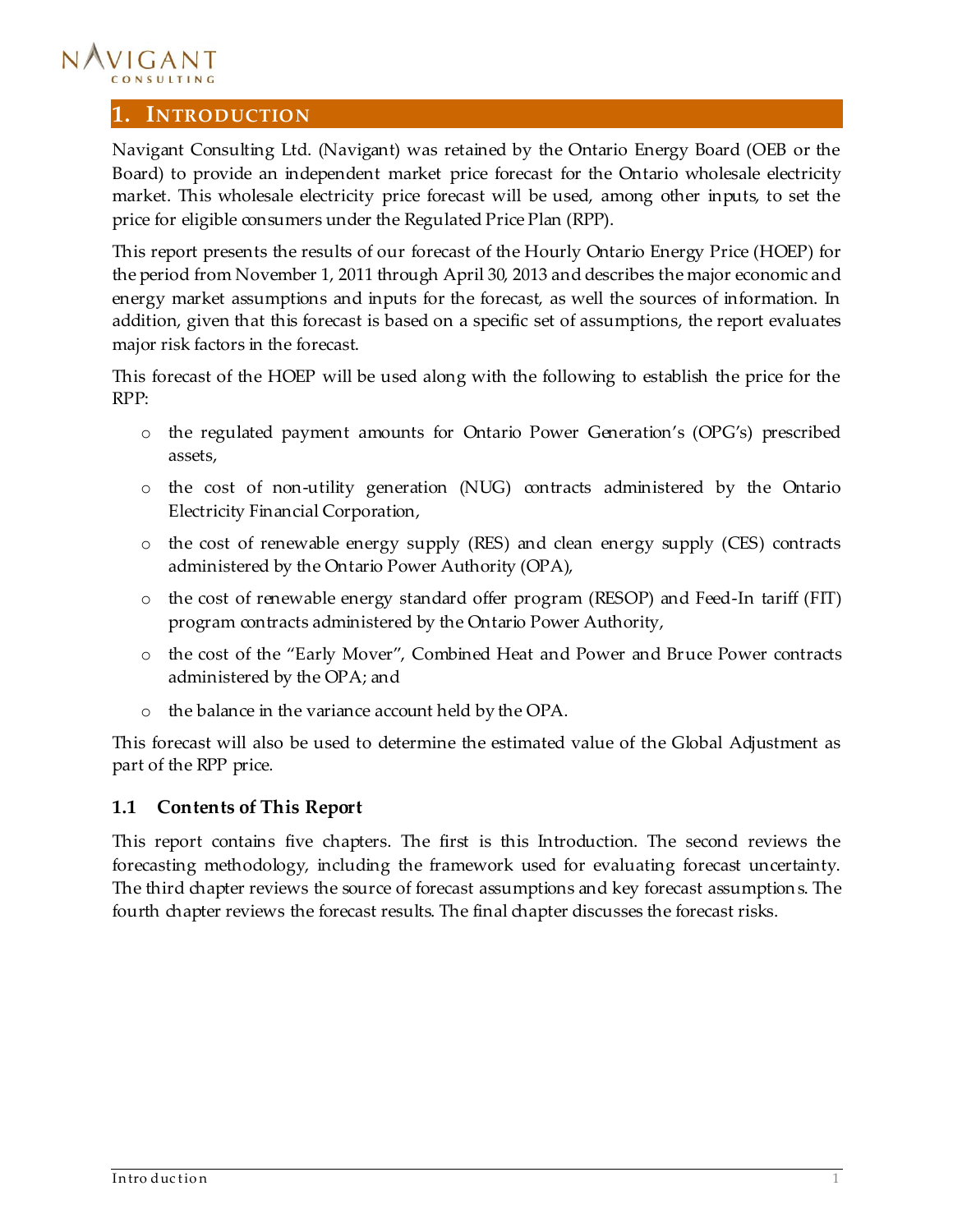#### NAVIGANT CONSULTING

#### <span id="page-6-0"></span>**2. PRICE FORECASTING METHODOLOGY**

The major factors driving the equilibrium of supply and demand are reflected in our statistical forecast model. The model draws on the history of the Ontario electricity market to determine the relationship between the drivers of market prices and the resulting market prices. This relationship is then extended forward to produce a forecast of expected wholesale electricity prices.

#### <span id="page-6-1"></span>**2.1 Overview of the Forecasting Model**

Navigant used our statistical price forecasting model to develop the HOEP forecast. Navigant's Ontario electricity database reflects all committed new entrant generation, best available information regarding the operating profile of Ontario's hydroelectric fleet (baseload and peaking resources), and operating characteristics and fuel prices for Ontario's thermal generation. The sources of our assumptions are reviewed in the next chapter. Presented below is a brief review of our electricity price forecasting model.

The Ontario electricity market features a mandatory competitive wholesale pool. Any generator wishing to supply electricity to the Ontario market must offer its output to the system operator – the Independent Electricity System Operator (IESO) – as a series of hourly price/quantity pairs. The IESO then chooses the least-cost combination of generation resources which can meet the demand in each hour, subject to technical factors such as ramp rates (for fossil resources) and to transmission constraints. The cost of the most expensive generation dispatched then becomes the market-clearing price which each generator located within the same market area (i.e., Ontario) receives for its energy output, regardless of its actual offer price.

The hourly electricity price in Ontario is therefore determined by the interaction of supply and demand as reflected in the information provided to the IESO. A statistical model will represent these factors.

The Navigant statistical model was developed using our extensive historical database for the Ontario electricity market. The data include a complete history of HOEP, historical electricity output by fuel type of plants in Ontario and historical electricity demand in Ontario. The database also includes information on market prices for the important fuels (natural gas, coal, and uranium) used for electricity generation in Ontario. In the development of the model, all of these factors were considered. The model was selected as that which best represents the actual history of Ontario electricity prices.

The model considers HOEP to be determined by several important factors.

- Hourly demand for electricity is an important determinant of demand, as noted above. The demand variable included in the model is the total energy demand over the time period.
- The amount of nuclear and hydroelectric energy available to the Ontario market has a strong influence on the hourly electricity price, due to their low operating costs. The more such low-cost energy is available, the less the IESO has to rely on relatively high-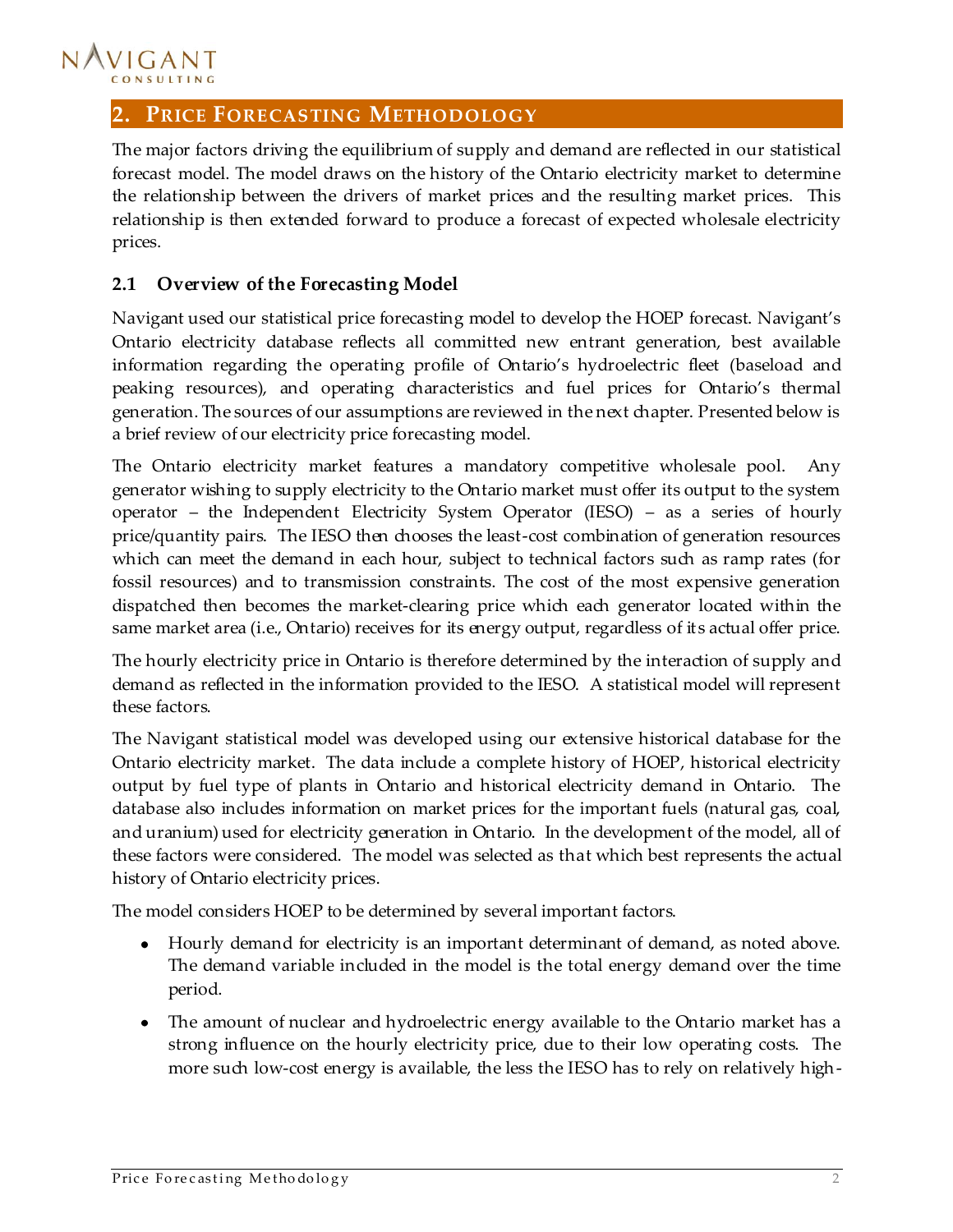

cost sources like natural gas generation. The availability of these two forms of low-cost energy is treated in the model as a determinant of electricity price.

The price of natural gas is also an important determinant of electricity price in Ontario,  $\bullet$ because it is likely to be the marginal fuel (that is, the resource that sets the marketclearing price) in times when supplies from lower-priced resources (hydroelectric, nuclear, and coal) are insufficient. Ontario's fleet of natural-gas fired generators has increased. The recent retirement of four coal units, representing almost 2000 MW of generation, will further increase the importance of natural gas generation in Ontario. Natural gas is also important in setting the price in neighbouring markets, which can influence prices in Ontario. Therefore, natural gas prices have a strong role in explaining HOEP and the model includes the price of natural gas as a determinant of the Ontario electricity price.

#### <span id="page-7-0"></span>**2.2 Treatment of "OPG Regulated Assets" in the Model Specification**

A significant portion of Ontario's generation, i.e., OPG's nuclear and major baseload hydroelectric generating units (Saunders, Beck, and DeCew Falls) have been designated as regulated assets. The price for the output of these plants is set by the Board. While the price for the output of these plants is regulated, their value in the Ontario market will be established by the same market dynamics that are in place currently, i.e., a bid-based pool where participating generators receive a uniform price. Specifically, the party responsible for operating this generation would seek to ensure that it is available to the maximum degree possible, particularly during periods when market prices are high and the value of the generation is the greatest. Furthermore, if the scheduling and dispatch of these units does not change given that OPG's regulated assets do not establish the market-clearing price for the vast majority of hours, we expect that the treatment of these generating stations as regulated assets will not affect the HOEP.

#### <span id="page-7-1"></span>**2.3 Recognizing Market Pricing Volatility**

Experience demonstrates that electricity market prices are inherently volatile. Any wholesale market price forecast should reflect this volatility or, at a minimum, acknowledge it as a source of risk to the price forecast. To determine the volatility of power prices and reflect the uncertainty around any forecast one needs to properly characterize how power prices behave and reflect the shape of the power price probability distribution.

However, each price forecast is itself subject to random (or apparently random) variation. That variation can be measured as the variance of price around the expected value. Variance is a statistical measure of random variation around an expected value. This type of price volatility is not fully captured by the statistical model. Therefore, in determining the RPP price for eligible consumers, Navigant and the OEB have developed a methodology that captures and reflects this potential price volatility. It is referred to as the stochastic adjustment. A discussion of this methodology and the results of the analysis are presented in the *RPP Price Report (November 2011 – October 2012)*.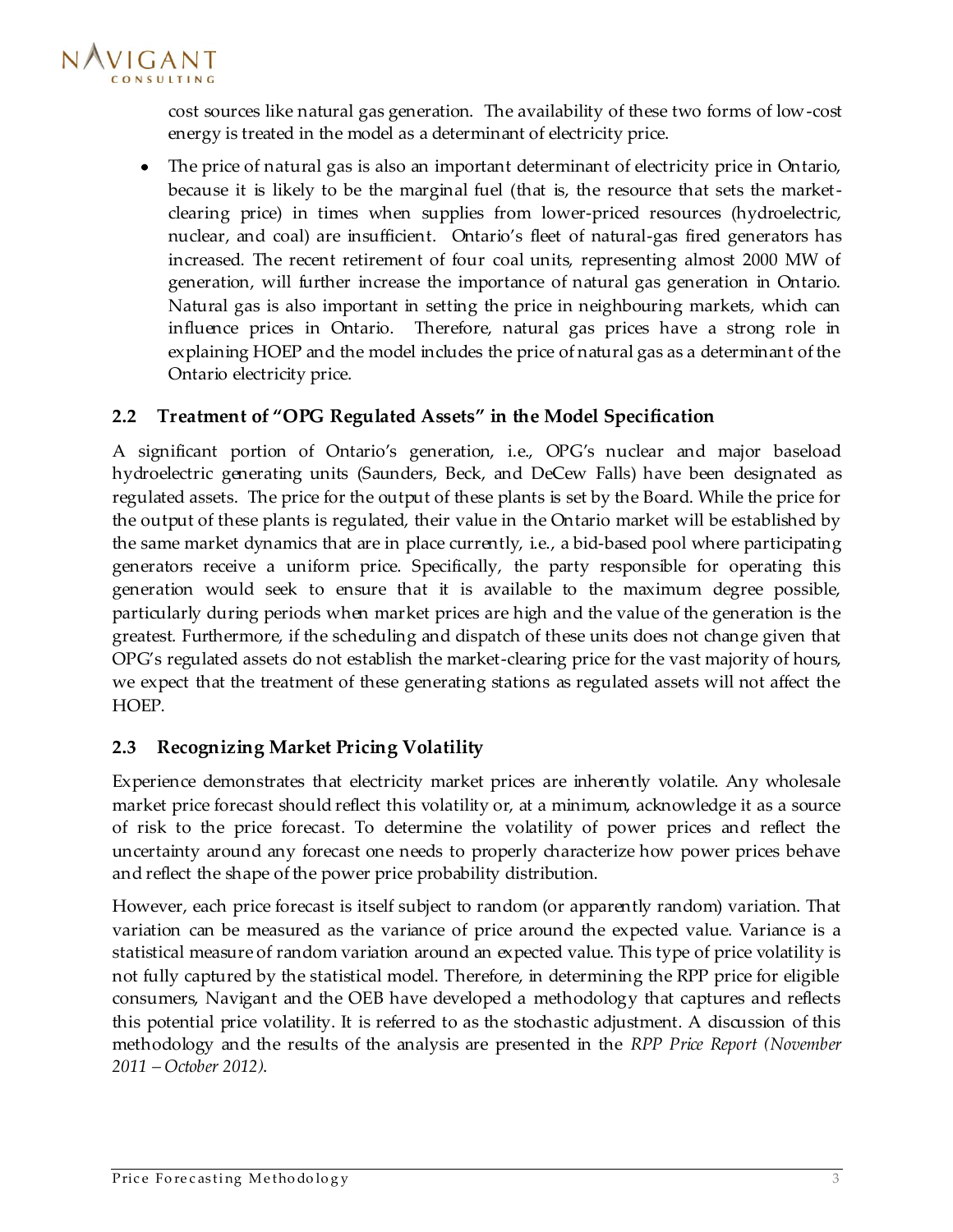# NAVIGANT

#### <span id="page-8-0"></span>**3. SHORT-TERM FORECAST ASSUMPTIONS**

As discussed above, Navigant has used our statistical model as the primary price forecasting tool. The sources of the primary modeling assumptions as well as a review of the key assumptions are presented below.

Broadly, three classes of primary assumptions underpin our short-term HOEP forecast:

- 1. Demand forecast
- 2. Supply forecast
- 3. Fuel Prices

The forecast U.S. - Canada currency exchange rate<sup>1</sup> also influences the short term HOEP forecast indirectly by affecting the price of fuel in Ontario and the price of electricity in neighbouring U.S. markets. The following sections present the data sources for each of the primary assumptions in the base case scenario which represents the expected forecast.

#### <span id="page-8-1"></span>**3.1 Demand Forecast**

The demand forecast is comprised of an energy forecast for each month over the forecast period. The energy forecast defines the total (sum over all hours) hourly consumption in each month. The energy forecast is taken from the IESO's *18-Month Outlook Update: An Assessment of the Reliability and Operability of the Ontario Electricity System From September 2011 to February 2013* (August 24, 2011).

The IESO's *18-Month Outlook Update* bases the energy forecast on "normal weather". The "normal weather" forecast assumes that each day in a year experiences weather conditions that are representative of normal weather conditions for that day.

[Table 1](#page-8-2) shows the forecast of monthly energy consumption that was used from the IESO. Energy consumption is consistent with the IESO's "normal weather" forecast and reflects load reduction due to conservation initiatives over the forecast horizon.

|      |                     | Jan    | Feb.   | Mar    | Apr    | May    | Jun    | Jul    | Aug    | Sep    | Oct    | <b>Nov</b> | <b>Dec</b> |
|------|---------------------|--------|--------|--------|--------|--------|--------|--------|--------|--------|--------|------------|------------|
|      | Energy (TWh)        |        |        |        |        |        |        |        |        |        |        | 11.6       | 12.8       |
| 201  | Peak Demand (MW)    |        |        |        |        |        |        |        |        |        |        | 20.747     | 21,830     |
| 2012 | <b>Energy (TWh)</b> | 13.4   | 12.3   | 12.5   | 11.0   | 11.1   | 11.6   | 12.5   | 12.6   | 11.7   | 11.4   | 11.9       | 12.9       |
|      | Peak Demand (MW)    | 22.311 | 21.970 | 20.965 | 18.871 | 19.196 | 22.977 | 23.594 | 23.305 | 21.119 | 18.755 | 21,039     | 22,140     |
| 2013 | Energy (TWh)        | 13.5   | 12.0   | 12.6   | 11.1   |        |        |        |        |        |        |            |            |
|      | Peak Demand (MW)    | 22.843 | 21.920 | 21,194 | 19.537 |        |        |        |        |        |        |            |            |

<span id="page-8-2"></span>**Table 1: Forecast Monthly Energy Consumption and Peak Demand**

Source: IESO, *18-Month Outlook Update: An Assessment of the Reliability and Operability of the Ontario Electricity SystemFrom September 2011 to February 2013* (August 24, 2011)

I

.

<sup>1</sup>1) The price forecast reflects an average exchange rate of \$1.033 CAD between November 2011 and April 2013 (\$1.032 CAD between May 2011 and A pril 2012 ). The exchange rate forecast is taken from the Bank of Montreal's "Canadian Economic Outlook", issued September 9, 2011.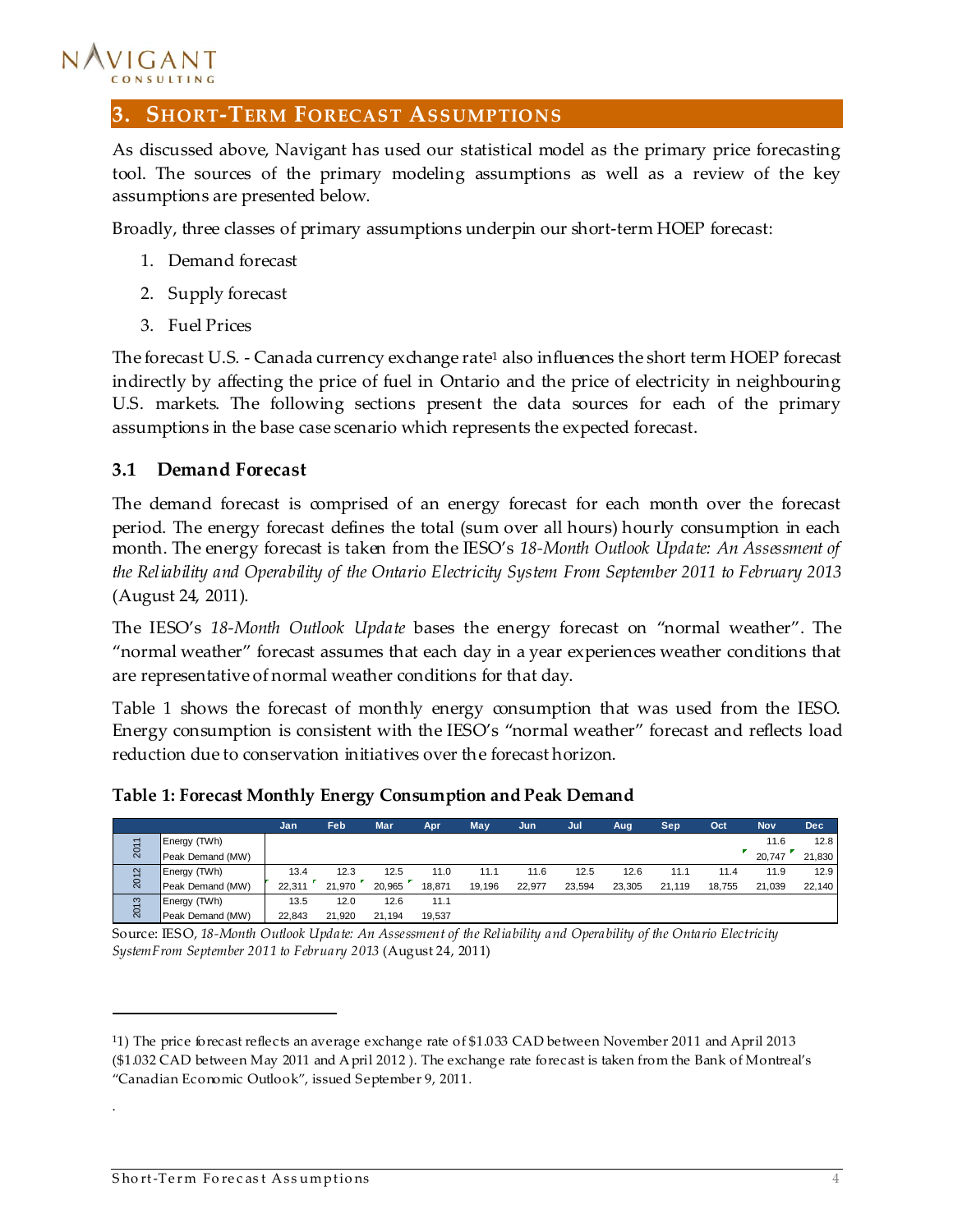

#### <span id="page-9-0"></span>**3.2 Supply Assumptions**

The existing generation capacity assumptions are consistent with the IESO's *18-Month Outlook Update* (August 24, 2011). Two Bruce nuclear units are expected to return to service in Q1 and Q3 of 2012 respectively, and 1,400 MW of new renewable generation is anticipated. Coal Units 3 and 4 from Nanticoke are expected to be retired from service in 2011, with no further retirements expected until at least the fourth quarter of 2012.

In addition to the existing supply resources, several major projects are expected to come on-line during the forecast horizon, as listed in the IESO's *18-Month Outlook Update*. These projects are listed in [Table 2](#page-9-1) and have been included in the model specification. Since the last update the Talbot Windfarm (99 MW) has come into service.

<span id="page-9-1"></span>

| <b>Term</b>      | <b>Project Name</b>                    | <b>Resource Type</b> | Capacity (MW) | In-service date     |
|------------------|----------------------------------------|----------------------|---------------|---------------------|
|                  | Raleigh Wind Energy Centre             | Wind                 | 78            | 2011-O <sub>3</sub> |
|                  | <b>Becker Cogeneration</b>             | <b>Biomass</b>       | 15            | 2011-O <sub>3</sub> |
|                  | Nanticoke Capacity Adjustment          | Coal                 | -980          | 2011-Q4             |
|                  | Greenwich Wind Farm                    | Wind                 | 99            | 2011-O4             |
| Period           | Conestoga Wind Energy Centre (1)       | Wind                 | 69            | 2011-O4             |
|                  | Bruce Unit 2                           | Uranium              | 750           | 2012-O1             |
|                  | Summerhaven Wind Energy Centre         | Wind                 | 125           | 2012-O1             |
| RPP <sub>I</sub> | Leamington Pollution Control Plant     | Oil                  | 2             | 2012-Q2             |
|                  | Bruce Unit 1                           | Uranium              | 750           | 2012-Q3             |
|                  | York Energy Centre                     | Gas                  | 393           | 2012-O <sub>3</sub> |
|                  | Comber Wind Limited Partnership (FIT)  | Wind                 | 166           | 2012-O <sub>3</sub> |
|                  | Point Aux Roches Wind (FIT)            | Wind                 | 49            | 2012-Q3             |
|                  | Thunder Bay Condensing Turbine Project | <b>Biomass</b>       | 40            | 2013-O1             |

#### **Table 2: Major Generation Capacity Additions**

Source: IESO, *18-Month Outlook Update: An Assessment of the Reliability and Operability of the Ontario Electricity System From September 2011 to February 2013* (August 24, 2011)

In addition to the projects in [Table 2,](#page-9-1) the OPA has contracted with various small renewable energy power producers under the Renewable Energy Standard Offer Program (RESOP). In March 2009 the Ontario government announced the Feed-In Tariff program (FIT), which offers higher rates and replaces RESOP and request for proposal processes as the primary method to procure renewable energy supply contracts. In the interim, many RESOP contract holders have opted to apply for the FIT program; however as of the last status report published by the OPA, updated for the second quarter of 2011, 908 MW remain under contract, of which 514 MW were in commercial operation. Of the 394 MW under development, 85.0 MW are wind projects and 278.4 MW are solar PV projects. A significant proportion of the solar PV projects are assumed to have signed a RESOP extension, allowing them to reach commercial operation one year later than their original expected commercial operation date.

The OPA has received over 32,300 applications under the microFIT program and over 7,600 applications under the FIT program representing approximately 300 MW and 18,800 MW, respectively. At the end of the second quarter, it had issued over 22,100 conditional offers under the microFIT program for a total of 200 MW. The number of FIT contracts issued to date is 1,312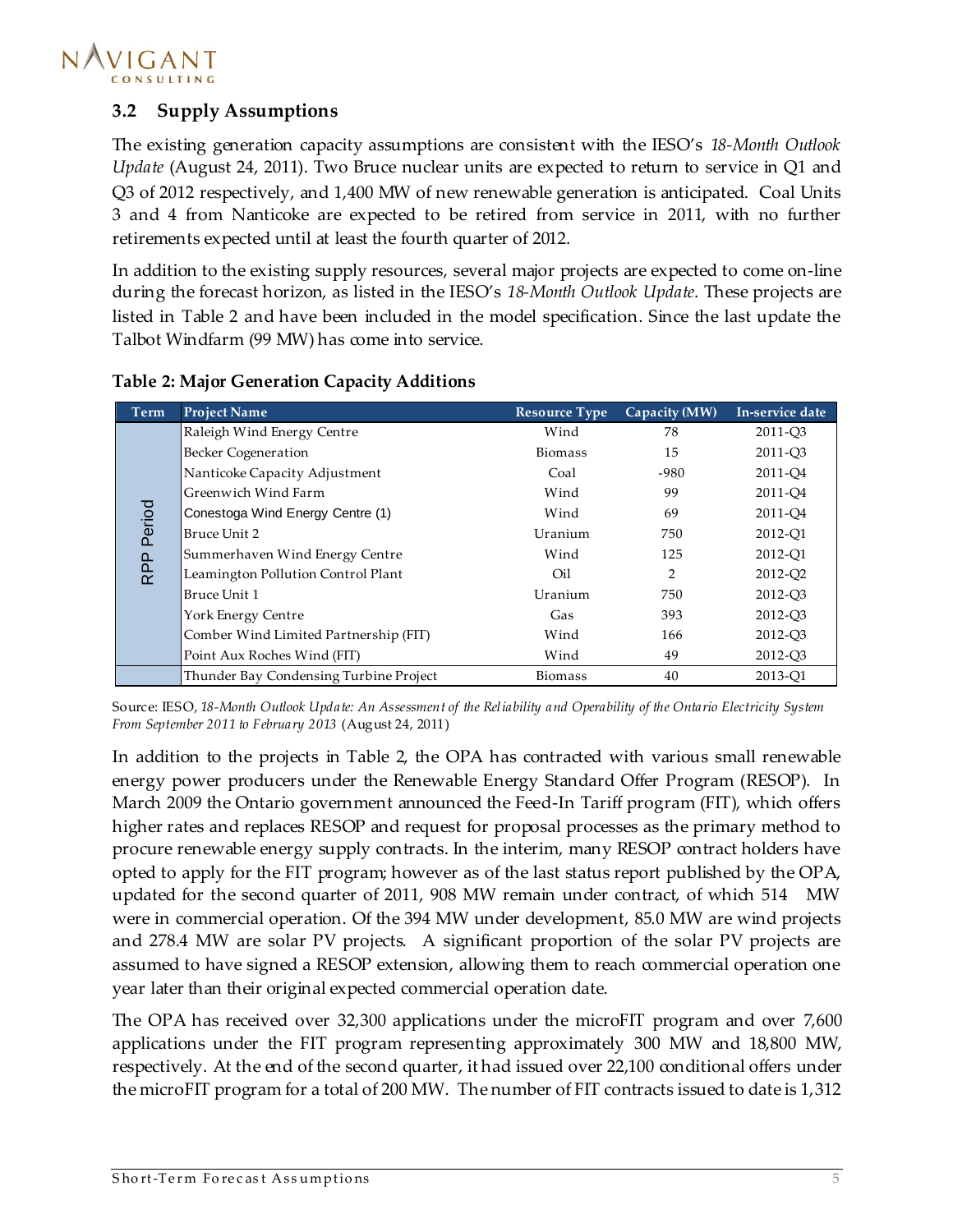

with the capacity of 3,370 MW. About 61% of the total FIT MWs approved to date are for wind projects and 32% are for solar PV projects.

Renewable generation under contract with the OPA supplied generation equivalent to approximately 5% of Ontario demand in 2010. This is estimated to increase to 6% by 2011 and 8% in 2012. The effect of this increase in supply is to decrease Ontario wholesale electricity prices.

#### <span id="page-10-0"></span>**3.3 Nuclear Capacity**

The statistical model finds that the performance of the nuclear generation fleet is an important factor in influencing HOEP, so the HOEP forecast needs a forecast of nuclear output. Historical generation patterns were used to estimate monthly capacity factors for each plant. Average annual capacity factors range from 72% for Pickering to 91% for Darlington, but all plants show higher capacity factors during summer and winter and lower capacity factors during the shoulder seasons (spring and fall). Capacity factors are multiplied by the available capacity (taking into account capacity additions such as the return to service of Bruce Units 1 and 2) and the number of hours in each month to estimate monthly nuclear generation.

#### <span id="page-10-2"></span>**Table 3: Historical and Forecast Nuclear Capacity Factors**

|                          | 2007   | 2008   | 2009   | 2010   | 2011   | <b>RPP</b> Year | 18 Months |
|--------------------------|--------|--------|--------|--------|--------|-----------------|-----------|
| Average monthly MW       | 9.166  | 9.540  | 9.361  | 9.461  | 9.830  | 10.699          | 10.781    |
| Average monthly capacity | 11.378 | 11.378 | 11.378 | 11.378 | 11.378 | 12.191          | 12,305    |
| Annual capacity factor   | 80.6%  | 83.8%  | 82.3%  | 83.1%  | 86.4%  | 87.8%           | 87.6%     |

Source: Navigant Consulting analysis of IESO generator disclosure reports.

#### <span id="page-10-1"></span>**3.4 Transmission Capabilities and Constraints**

Given that the HOEP is based on a uniform price which does not reflect transmission congestion within Ontario, internal Ontario transmission constraints are not tracked in the forecast model. The transfer capabilities of transmission interconnections with adjacent markets are shown in the IESO's *Ontario Transmission System* (May 24, 2011) report, differentiated by season and direction of flow. [Table 4](#page-11-1) shows the ratings of Ontario's interconnections with adjacent markets based on the information presented in this report.

The flow capacities for Quebec include the full 1,250MW capacity of the new Hawthorne-Outaouais HVDC line. The market forecast has not been adjusted to reflect this new transmission capacity, as the impact that it will have on prices has yet to be determined. Some narrowing of the difference between on-peak and off-peak prices can be expected (as Quebec is likely to buy more off-peak power from, and sell more on-peak power to, Ontario), but it is not clear whether the net impact will be an increase or a decrease in the average price.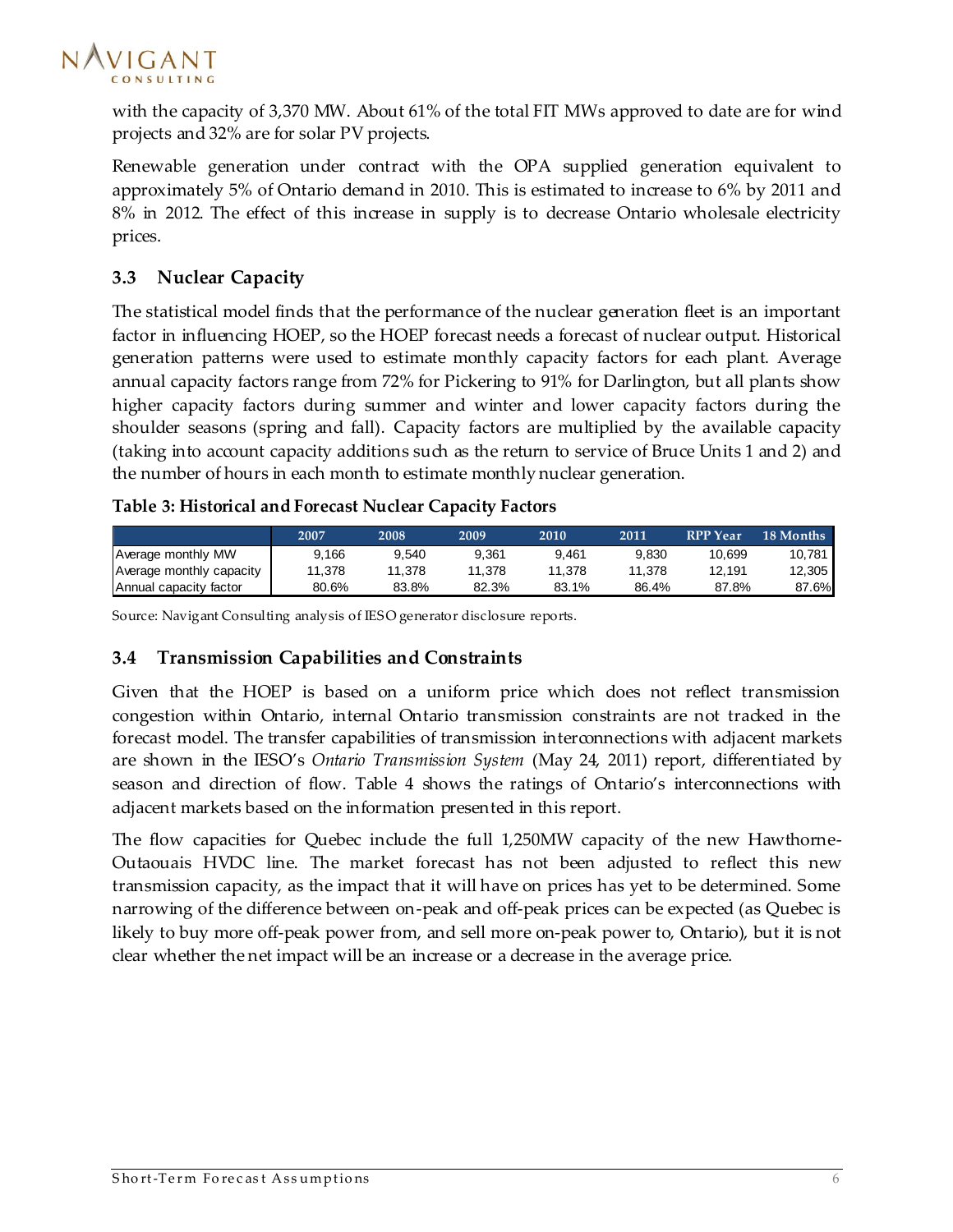

<span id="page-11-1"></span>

|  |  | <b>Table 4: Ontario Interconnection Limits</b> |  |
|--|--|------------------------------------------------|--|
|--|--|------------------------------------------------|--|

| Interconnection | <b>Flows Out of Ontario</b><br>(MW) | <b>Flows</b> Into<br>Ontario (MW) |
|-----------------|-------------------------------------|-----------------------------------|
| Manitoba        |                                     |                                   |
| Summer          | 262                                 | 330                               |
| Winter          | 274                                 | 342                               |
| Minnesota       |                                     |                                   |
| Summer          | 140                                 | 90                                |
| Winter          | 140                                 | 90                                |
| Michigan        |                                     |                                   |
| Summer          | 1,840                               | 1,580                             |
| Winter          | 1,980                               | 1,860                             |
| New York        |                                     |                                   |
| Summer          | 1,960                               | 1,520                             |
| Winter          | 2,280                               | 1,770                             |
| Quebec          |                                     |                                   |
| Summer          | 1,912                               | 2,788                             |
| Winter          | 1,997                               | 2,883                             |

Source: IESO, *Ontario Transmission System*, May 24, 2011

#### <span id="page-11-0"></span>**3.5 Fuel Prices**

Given the uncertainty associated with fuel price forecasts, Navigant typically relies on liquid financial and physical markets to specify the underlying fuel forecasts we use in power market modeling, unless our clients derive their own forecasts. Since we forecast prices in US dollars, we specify fuel prices within the model in US dollars.

#### *Natural Gas*

For short-term forecasts, we use the futures prices as reported publicly on the NYMEX website in US\$/MMBtu. Sufficient liquidity exists through the end of the forecast period to justify this source. To reduce the volatility associated with taking a snap-shot of future prices on a single day, an average of settlement prices over the past three week period is used. This is similar to the process that Enbridge Gas Distribution and Union Gas use in determining forecast natural gas prices as part of their quarterly rate adjustment mechanism (QRAM) applications to the OEB.

To these futures prices, we apply a basis differential. For natural gas this basis differential is from Henry Hub to the Dawn trading hub in South-western Ontario. This basis differential is based on Navigant's North American gas price forecast.

Natural gas price assumptions are presented in [Table 5](#page-12-1) below. All prices are in dollars per MMBtu – US dollars for Henry Hub, Canadian dollars for Dawn. The forecast average Dawn natural gas price for the twelve months commencing May 2011 is C\$4.38/MMBtu. The forecast average price over the entire 18-month period is C\$4.54/MMBtu. The twelve-month forecast was used to establish the RPP prices in the *RPP Price Report (November 2011 – October 2013)*.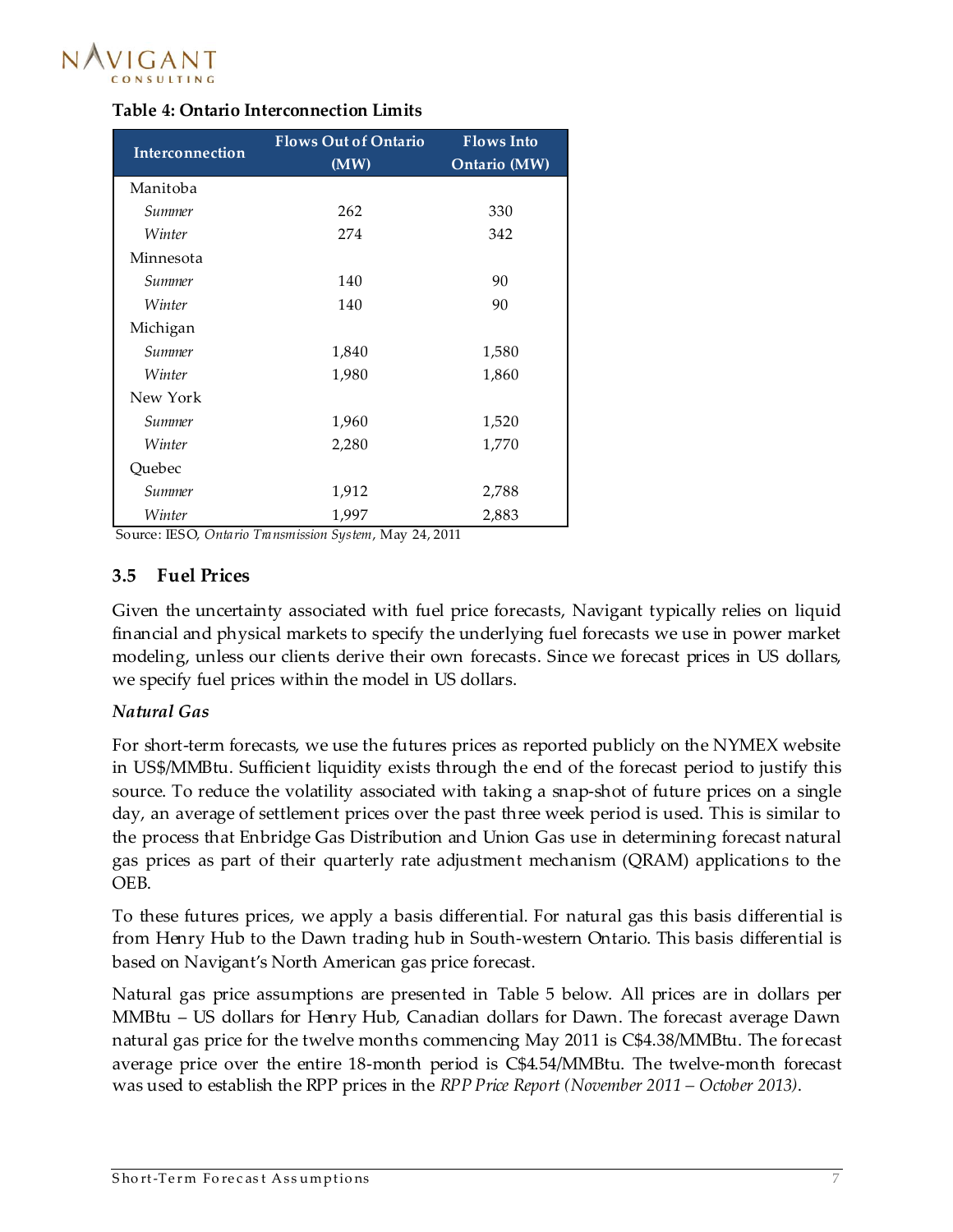

|             | Month     | <b>Henry Hub</b> | (US | Dawn        |
|-------------|-----------|------------------|-----|-------------|
| <b>Term</b> |           | \$/MMBtu)        |     | (C\$/MMBtu) |
|             | $Nov-11$  | \$3.96           |     | \$4.10      |
|             | $Dec-11$  | \$4.18           |     | \$4.29      |
|             | Jan- $12$ | \$4.31           |     | \$4.41      |
|             | Feb-12    | \$4.33           |     | \$4.40      |
|             | $Mar-12$  | \$4.30           |     | \$4.42      |
| RPP Year    | Apr-12    | \$4.28           |     | \$4.38      |
|             | $May-12$  | \$4.31           |     | \$4.40      |
|             | Jun-12    | \$4.35           |     | \$4.43      |
|             | $Jul-12$  | \$4.39           |     | \$4.42      |
|             | Aug-12    | \$4.42           |     | \$4.45      |
|             | $Sep-12$  | \$4.42           |     | \$4.45      |
|             | $Oct-12$  | \$4.45           |     | \$4.42      |
|             | $Nov-12$  | \$4.62           |     | \$4.62      |
|             | $Dec-12$  | \$4.88           |     | \$4.85      |
| Other       | $Jan-13$  | \$5.01           |     | \$4.99      |
|             | $Feb-13$  | \$4.99           |     | \$4.93      |
|             | $Mar-13$  | \$4.92           |     | \$4.92      |
|             | Apr-13    | \$4.78           |     | \$4.79      |

#### <span id="page-12-1"></span>**Table 5: Natural Gas Price Forecast**

<span id="page-12-0"></span>Source: NYMEX, Navigant Consulting

#### **3.6 Coal Prices and Output**

Under carbon dioxide  $(CO<sub>2</sub>)$  emissions limits introduced in 2009 in Ontario, the impact of coal generation on market prices will be less dependent on the price of the fuel and more dependent on OPG's management of its coal resources.

Between 2005 and 2008, OPG's coal-fired fleet contributed an average of 27.6 TWh to Ontario's electricity supply. The government has directed OPG to limit CO<sub>2</sub> emissions from its coal-fired electricity generation facilities beginning January 1, 2009. OPG was limited to 15.6 million tonnes in 2010 and faces a limit of 11.5 million tonnes from 2011 on. The coal plants emit approximately one tonne of CO<sub>2</sub> for each MWh of electricity produced, so this means the output of the coal plants will be limited to approximately 12 TWh in 2011 and 2012.

OPG has published its strategy for meeting the emission limits in 2011.<sup>2</sup> It has several ways in which it can limit emissions, including planned outages, offering less than its full capacity into the market, or adding a uniform emission adder to its offers into the wholesale market. OPG does not expect to use any emission reduction strategies in 2011. Coal generation is expected to

I

<sup>&</sup>lt;sup>2</sup> Ontario Power Generation, "OPG's Strategy to Meet 2011 CO<sub>2</sub> Emission Target", available at http://www.opg.com/safety/sustainable/emissions/OPG%20Strategy%20to%20Meet%202011%20CO2%20Emissio n%20Target.pdf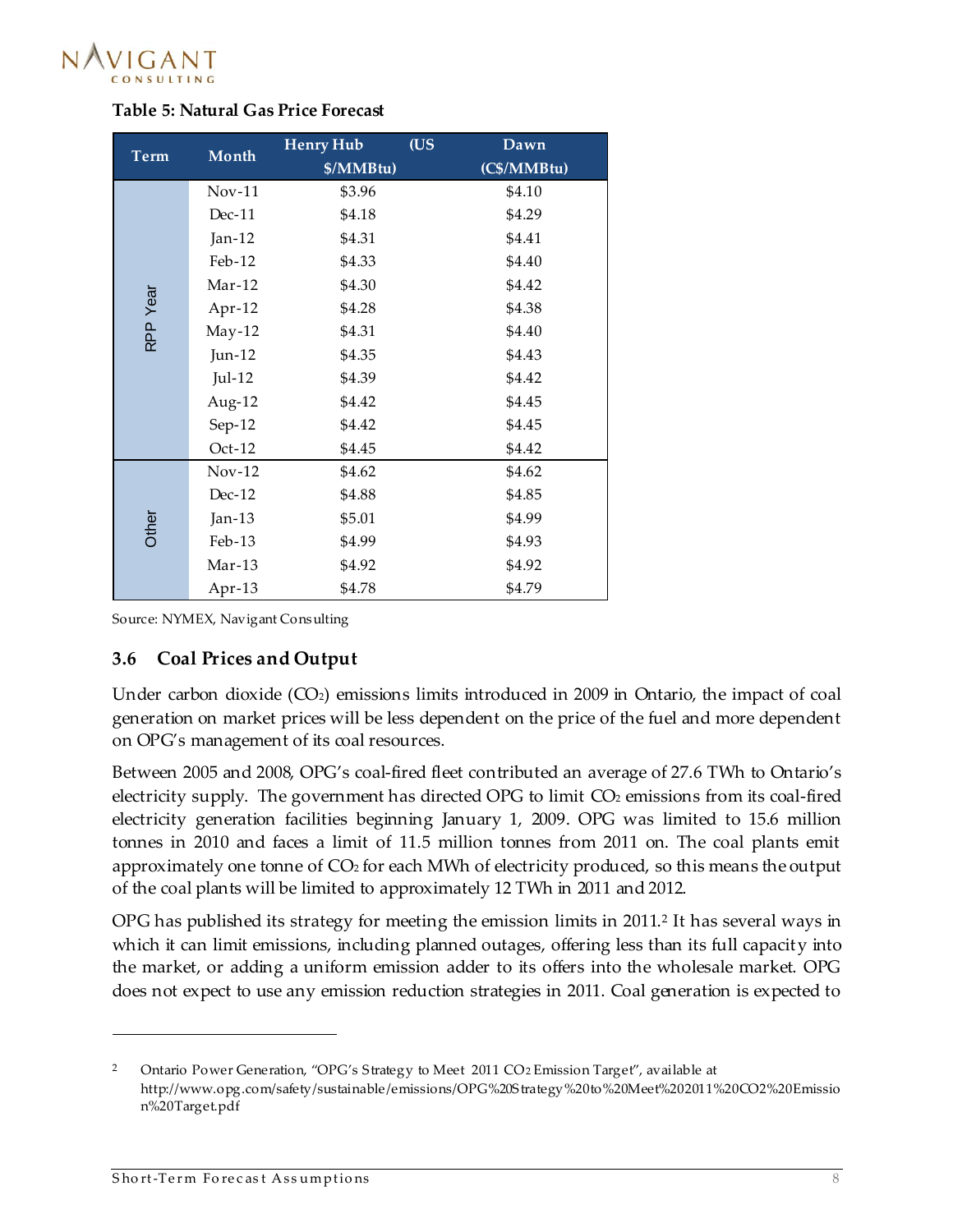

be much lower in 2011 than it was in 2004-2010, primarily because four of the units at the Lambton and Nanticoke coal plants, representing about one-third of the province's coal-fired generating capacity, were closed in 2010, and another two units at Nanticoke are expected to be closed in late 2011, significantly reducing output and emissions. In addition, the downturn in North American economy and the associated weak system demand will reduce output and emissions since coal provides much of the "swing" generation that makes up the difference between must-run generation and demand. Navigant estimates that with no special efforts other than the closing of these units (i.e., no adder or withholding),  $CO<sub>2</sub>$  emissions from the coal facilities will amount to approximately 8.9 million tonnes in 2011 and 7.9 million tonnes in 2012 (well below the limit of 11.5 million tonnes). This implies that OPG will not need to put an adder on its market bids or withhold capacity during 2011 or 2012. Given that no emission reduction measures and subsequent supply restrictions are anticipated, the influence on prices is expected to be neutral. However, the closure of the six coal units will increase prices.

#### <span id="page-13-0"></span>**3.7 Hydro Resources**

Navigant's statistical model for Ontario requires a specification of the monthly average hydroelectric output for the province. In our base case, we assume a normal hydroelectric resource level. Our forecast of hydroelectric generation is based on a statistical analysis of historical monthly generation and its seasonality pattern. Generation has been very close to normal over the last six months (March 2011 – August 2011). For the forecast, we have assumed a normal output over the forecast period.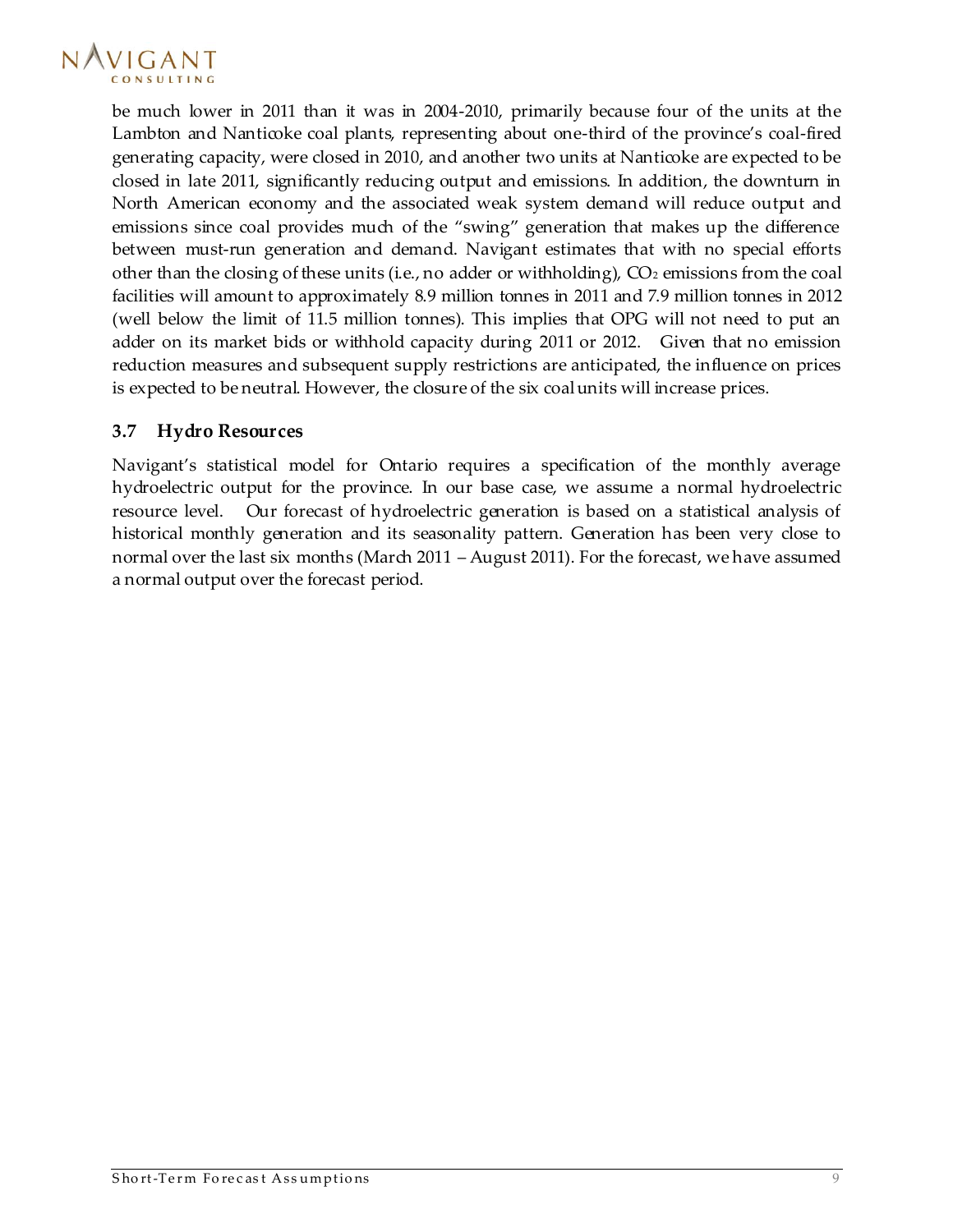

#### <span id="page-14-0"></span>**4. REVIEW OF FORECAST RESULTS**

[Table 6](#page-14-1) presents the results of our base case market price forecast based on our statistical model. The prices presented are simple (i.e., not load-weighted) averages.

The seasonal price distribution is reasonably reflective of the seasonal pattern of prices that we would expect given that the highest loads are experienced in the summer and winter months and lower loads are experienced in the "shoulder" months of April, May, October and November. An additional factor contributing to the seasonal price pattern is the typical output profile of Ontario's hydroelectric generation. September is generally the lowest hydro output month, with May and June representing the highest output based on the spring freshet.<sup>3</sup> Nuclear and coal maintenance outages tend to be scheduled in the shoulder seasons, reducing the price impact of lower demand in the shoulder seasons and the spring freshet.

| <b>Term</b> | Quarter | <b>Calendar Period</b> | On-Peak | <b>Off-Peak</b> | Average | <b>Term Average</b> |
|-------------|---------|------------------------|---------|-----------------|---------|---------------------|
|             | Q1      | Nov 11 - Jan 12        | \$43.63 | \$33.57         | \$38.15 |                     |
| Year        | Q2      | Feb 12 - Apr 12        | \$37.74 | \$28.29         | \$32.63 |                     |
| RPP         | Q3      | May 12 - Jul 12        | \$33.48 | \$21.86         | \$27.22 |                     |
|             | Q4      | Aug 12 - Oct 12        | \$35.84 | \$23.92         | \$29.34 | \$31.83             |
| Other       | Q1      | Nov 12 - Jan 13        | \$41.28 | \$30.45         | \$35.39 |                     |
|             | Q2      | Feb 13 - Apr 13        | \$38.07 | \$27.81         | \$32.52 | \$33.98             |

#### <span id="page-14-1"></span>**Table 6: HOEP Forecast (CAD \$ per MWh)**

Source: Navigant Consulting

Notes:

I

1) The price forecast reflects an average exchange rate of \$1.033 CAD between November 2011 and April 2013 (\$1.032 CAD between May 2011 and April 2012 ). The exchange rate forecast is taken fro m the Bank of Montreal's "Canadian Economic Outlook", issued September 9, 2011.

2) On-peak hours include the hours ending at 8 a.m. through 11 p.m. Eastern Time (EST) on working weekdays and off-peak hours include all other hours.

This price forecast is based on market fundamentals and reflects the assumptions used for the forecast from the statistical model. To the degree that actual market variables (gas prices, hourly loads and generator availabilities) are different from our forecast assumptions, market prices are likely to differ from our forecast. As an example of the variability of electricity prices over time, [Figure 1](#page-15-0) presents the distribution of the hourly HOEP since market opening, an[d Figure 2](#page-16-0) presents the distribution of monthly average prices since market opening. The HOEP is captured on the x-axis and the number of times that the HOEP occurred is reflected in the height of the bars. A key takeaway from these curves is that both are skewed to the right, indicating that the average value is higher than the median or 50% percentile value.

Not surprisingly, the hourly price distribution is significantly more skewed to the right than the monthly price distribution, reflecting the averaging that occurs for the monthly prices. While

<sup>3</sup> Freshet is the period during which melted snow causes the rise or overflowing of streams in Ontario.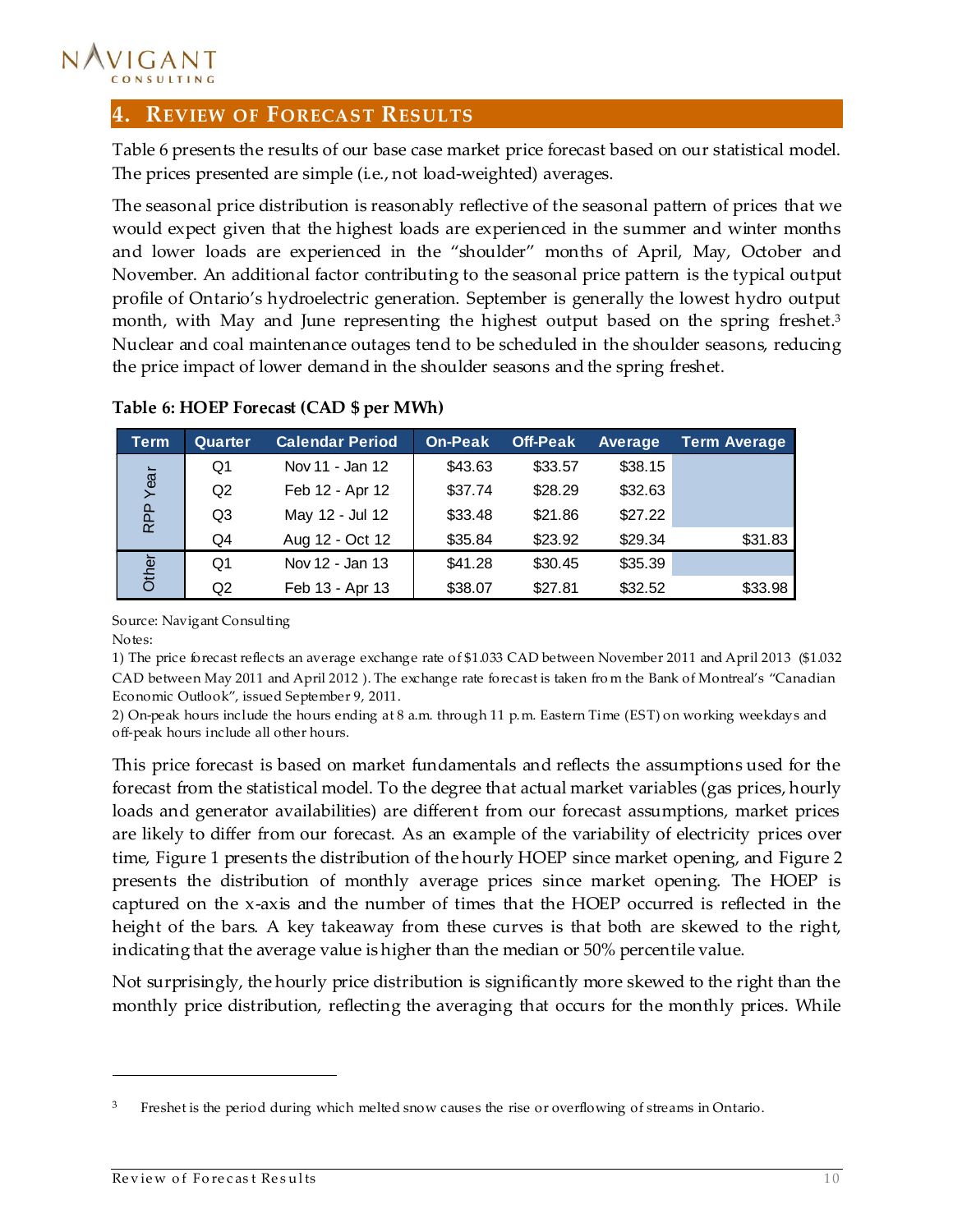

not as skewed as the distribution of hourly prices, [Figure 2](#page-16-0) demonstrates that even the distribution of monthly prices is skewed to the right.



<span id="page-15-0"></span>

| <b>Cumulative Probability</b> |     |         |  |  |  |  |
|-------------------------------|-----|---------|--|--|--|--|
| 5%                            | 90% | 5%      |  |  |  |  |
| \$13.54                       |     | \$98.54 |  |  |  |  |

Source: Navigant Consulting analysis of IESO data (May 2002 to August 2011)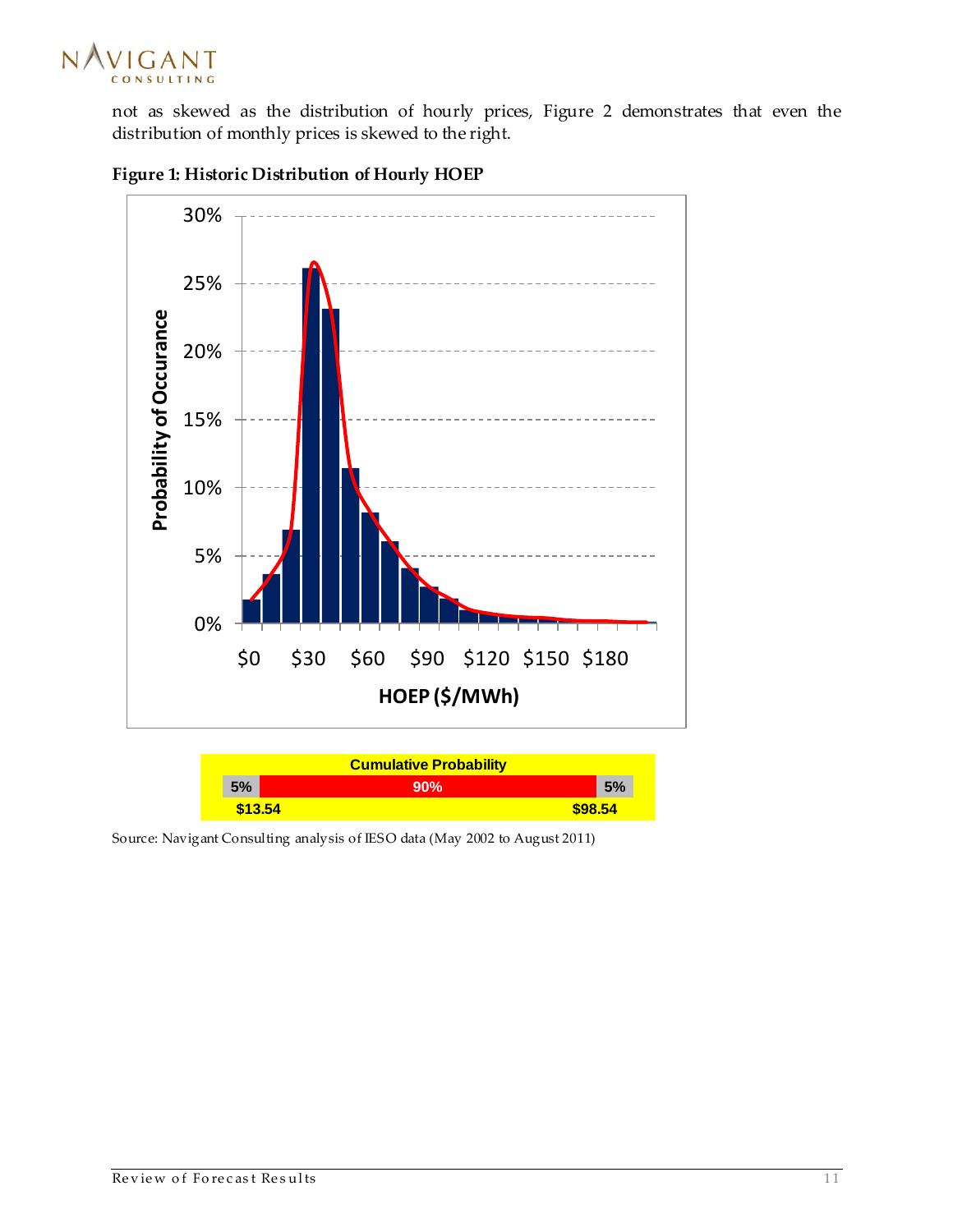



<span id="page-16-0"></span>**Figure 2: Historic Distribution of Monthly Average HOEP**

| <b>Cumulative Probability</b> |     |         |
|-------------------------------|-----|---------|
| 5%                            | 90% | 5%      |
| \$26.33                       |     | \$75.98 |

Source: Navigant Consulting analysis of IESO data (May 2002 to August 2011)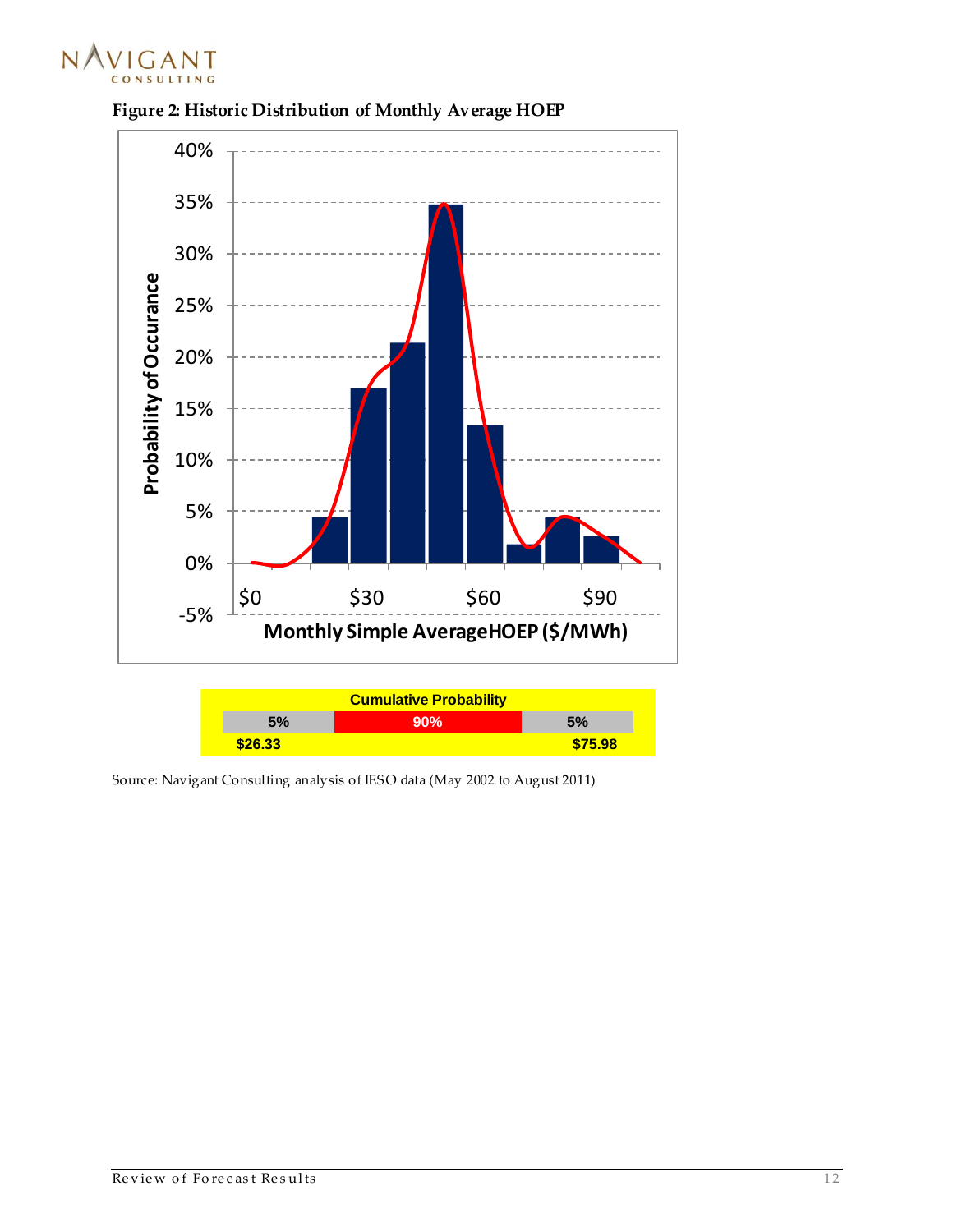#### NAVIGANT CONSULTING

#### <span id="page-17-0"></span>**5. ASSESSMENT OF FORECAST RISKS**

As discussed above, the foundation of our HOEP forecast is a statistical model of the Ontario electricity market. This forecast is developed using single point forecasts for each of the determinants of price. There could be considerable variability in each of these assumptions. In setting the RPP price, Navigant and the OEB have used statistical analysis to evaluate the uncertainty around this market price forecast and the impact on the RPP price. We believe that this probability analysis allows the OEB to adequately evaluate forecast risks when determining the RPP price. In this chapter we review the factors that present the greatest forecast risk and assess, in qualitative terms, the degree to which the forecast has addressed them.

Navigant believes that there are four major risks that a specific electricity price forecast will not be realized. These stem from differences between forecast and actual: (1) load; (2) fuel prices; (3) generator availabilities; and (4) the impact of the coal emission limits. Each of these forecast risks are assessed below.

#### <span id="page-17-1"></span>**5.1 Load Forecast Risk**

As discussed, the energy demand forecast used by Navigant was developed by the IESO. Their energy consumption forecast is based on a forecast of economic activity in Ontario and the assumption that weather conditions will be "normal", i.e., reflective of 30-year average weather over the entire forecast period. To the degree that this economic forecast is wrong or weather conditions depart significantly from normal, as was experienced in the summer of 2005, actual energy consumption would be expected to vary from forecast consumption. In addition, other factors, such as economic activity or consumer behaviour, will cause actual loads to vary from the forecast. For our short-term forecast, Navigant believes that the greatest source of load forecast risk is weather. The IESO's August 24, 2011 *18-Month Outlook Update* forecasts a normal weather summer peak of 23,594 MW and an extreme weather peak of 26,051 MW for the summer of 2012, reflecting how load is forecast to increase under more extreme weather conditions. The variability in loads was specifically considered in the analysis which is reviewed in the companion report, *RPP Price Report (November 2011 – October 2012)*. Analysis of historical price and demand levels clearly demonstrates that load variability is a major contributor to spot market price volatility. Therefore, Navigant believes that this risk has been considered in our price forecasting approach.

#### <span id="page-17-2"></span>**5.2 Fuel Price Forecast Risk**

In general, the fuel price with the greatest impact on electricity market prices is the gas price. Currently, Ontario has a moderate amount of natural gas-fired generation that is likely to set the HOEP. However, natural gas-fired generation in the Ontario market will grow over time. The largest natural gas facilities include Lennox (2,140 MW) which is also capable of burning residual oil, the Greenfield Energy Centre (1,005 MW), Goreway Station (839 MW), Halton Hills Generating Station (632 MW), St. Clair Energy Centre (577 MW), Brighton Beach Power Station (550 MW), Portlands Energy Centre (550 MW), the Sarnia Regional Cogeneration Plant (505 MW), Thorold Cogeneration Plant (287 MW) and the GTAA Cogeneration Plant (90 MW). There was approximately 4,500 MW of gas-fired generation operating under contract in August 2009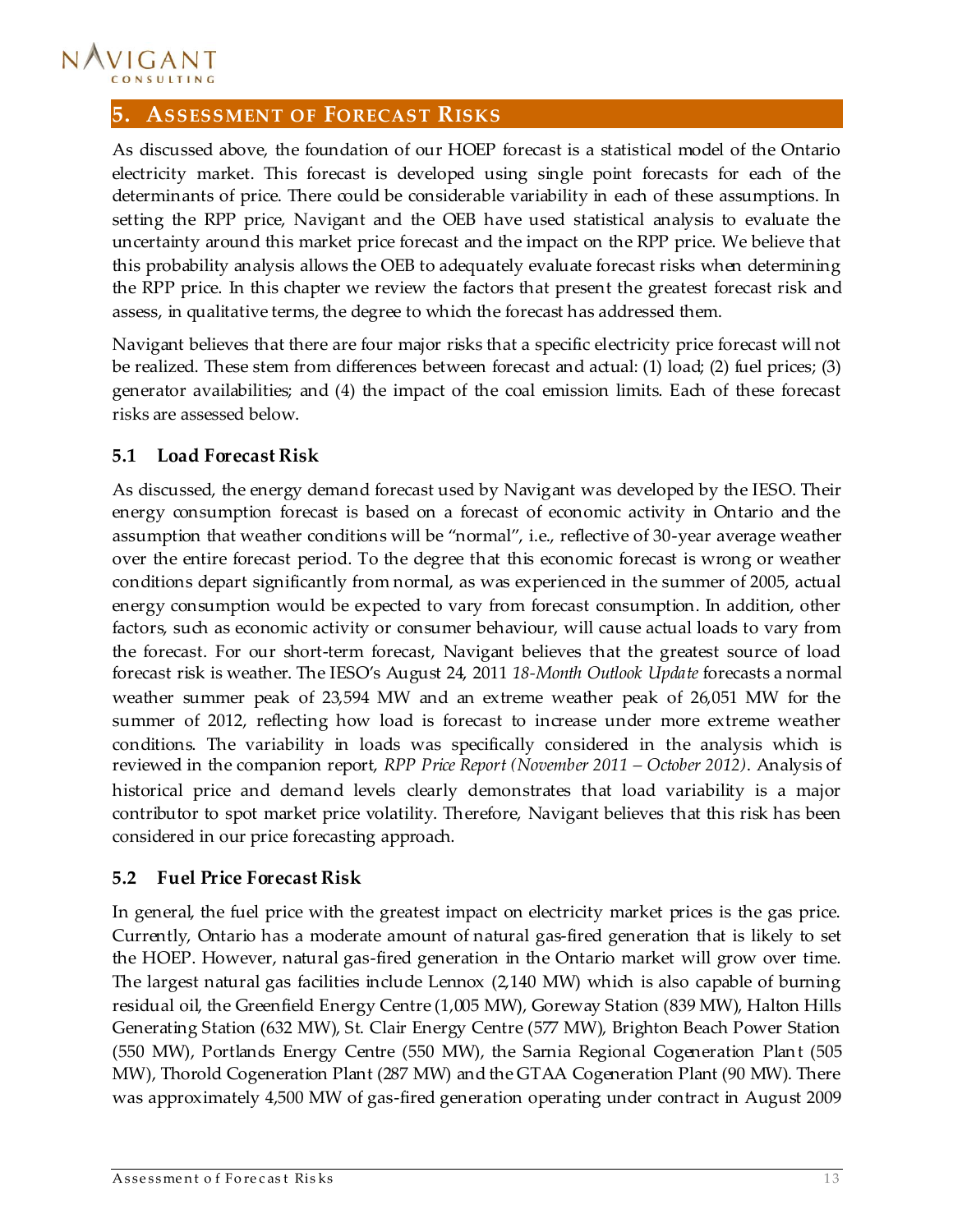

(not including Lennox and the NUGs). This increased to approximately 5,180 MW with the addition of Halton Hills in the fourth quarter of 2010. The York Energy Centre is expected to come into service in the third quarter of 2012 which will provide an additional 393 MW of capacity. There is also a considerable amount of natural gas-fired generation in interconnected markets, i.e., primarily New York and Michigan. While generation from these markets cannot set the HOEP under the IESO's Intertie Offer Guarantee rule, it nonetheless has an influence on Ontario market prices.

The gas prices used by Navigant for this forecast were based on NYMEX futures prices. While we believe that the NYMEX futures represent an appropriate fuel price outlook, as with any forecast there is a significant degree of risk that forecast fuel prices will not be realized.

The most obvious risk associated with natural gas prices is the inherent price volatility of the commodity itself. [Figure 3](#page-19-0) illustrates the trend in forward prices for natural gas for November 2011 delivery since November 2004. When using futures prices for forecasting purposes, the point in time when the natural gas price outlook is cast is another source of risk. To minimize the RPP exposure to this risk, Navigant and the OEB have used an average of settlement prices for futures contracts over a three-week period. This averaging approach mitigates some of the short-term volatility in natural gas prices. Nonetheless, there is a risk that the natural gas price forecast will be wrong, leading to higher or lower electricity prices than forecast.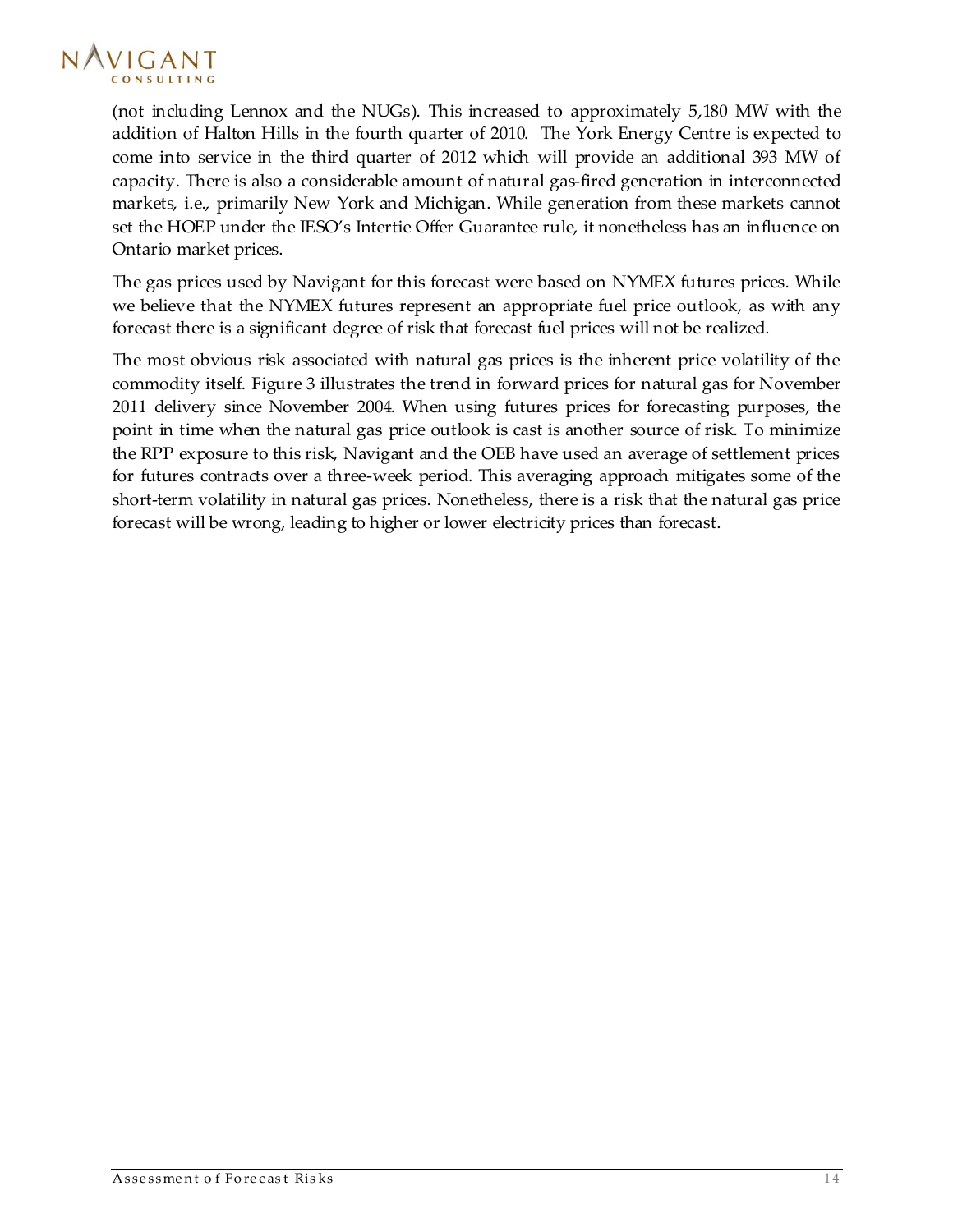



<span id="page-19-0"></span>

Source: NYMEX

Lennox is the only major Ontario generator which burns oil, but generally residual oil is not its primary fuel. Furthermore, there is a relatively limited amount of oil-fired generation in Ontario's interconnected markets. Therefore, Ontario electricity market prices are not significantly influenced by oil prices.

Based on this assessment and the experience of the late summer and fall of 2005 (when both gas and electricity prices were very high), and the winter of 2006/2007 (when prices were low), Navigant believes that the most significant fuel price forecast risk remains natural gas. A cold winter or hot summer that increases the demand for natural gas-fired generation can result in significant increases in natural gas prices. Conversely, a warm winter or cool summer can result in a softening of near-term natural gas prices.

Navigant has evaluated the impact of a  $\pm 20\%$  change in Henry Hub natural gas prices on the HOEP. The results of this analysis are shown in Figure 4 which shows the monthly average HOEP for the base case as well as high and low natural gas price sensitivities. This analysis indicates that the forecast of HOEP increased by an average of 8% when natural gas prices were assumed to be 20% higher than forecast, and decreased by an average of 9% when natural gas prices were assumed to be 20% lower than forecast. HOEP will become more sensitive to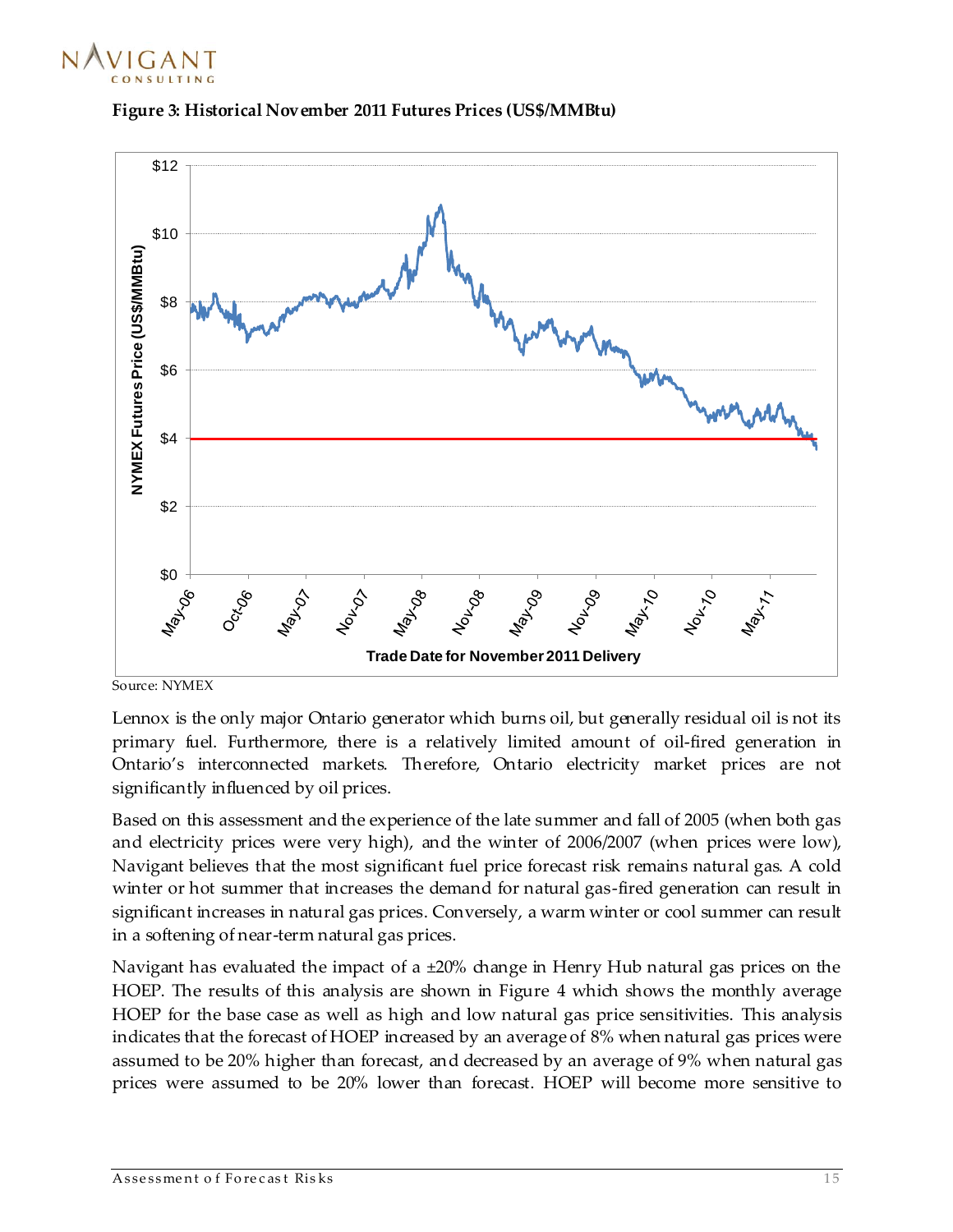

increases in gas prices as the amount of coal generation available is limited by plant closures and the CO<sub>2</sub> emission limits.



<span id="page-20-2"></span>

Source: Navigant Consulting

#### <span id="page-20-0"></span>**5.3 Generator Availability Price Risks**

The third major source of electricity price forecast risk pertains to the availability of Ontario generation. Changes in the availability of Ontario's nuclear fleet are likely to have the most dramatic impact on market prices. A 2% change in capacity factor for Ontario's nuclear fleet results in a 2 TWh change in the availability of low variable cost energy from nuclear capacity. This change in nuclear output is most likely to affect the requirements for Ontario fossil generation.

#### <span id="page-20-1"></span>**5.4 Impact of Coal Emission Limits**

Navigant estimates that the coal plants will significantly undershoot the emissions target of 11.5 million tonnes for 2011 and 2012, without any adders, withholding, or other OPG efforts to limit generation. The base case price forecast takes into account the closure of four large coal units in October 2010, and another two in late 2011, which will limit supply and therefore increase prices. It does not assume any additional measures to limit CO<sup>2</sup> emission limits in 2011 or 2012.